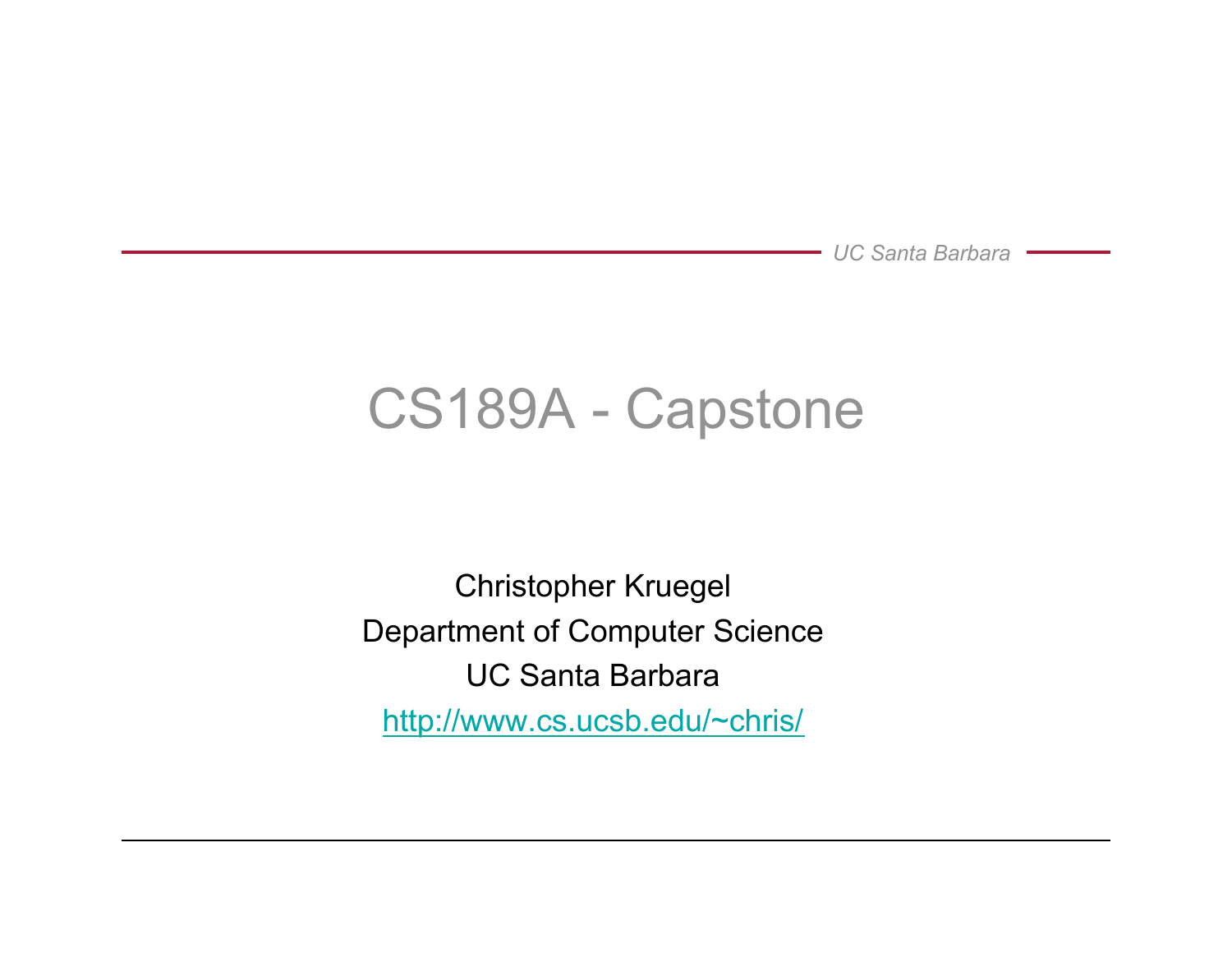### Announcements

- **Next Project Deliverable:** Software Requirements Specifications (SRS) are due Wednesday, February 2nd
- Here are two approaches for the SRS
	- Submit a set of use cases (properly organized, with table of contents, page numbers)
	- Submit an SRS document following the IEEE standard outline (you do not have to include all the sections, just include the sections that relate to your project)
- Each team is free to choose an option (or a combination of them) that fits their project the best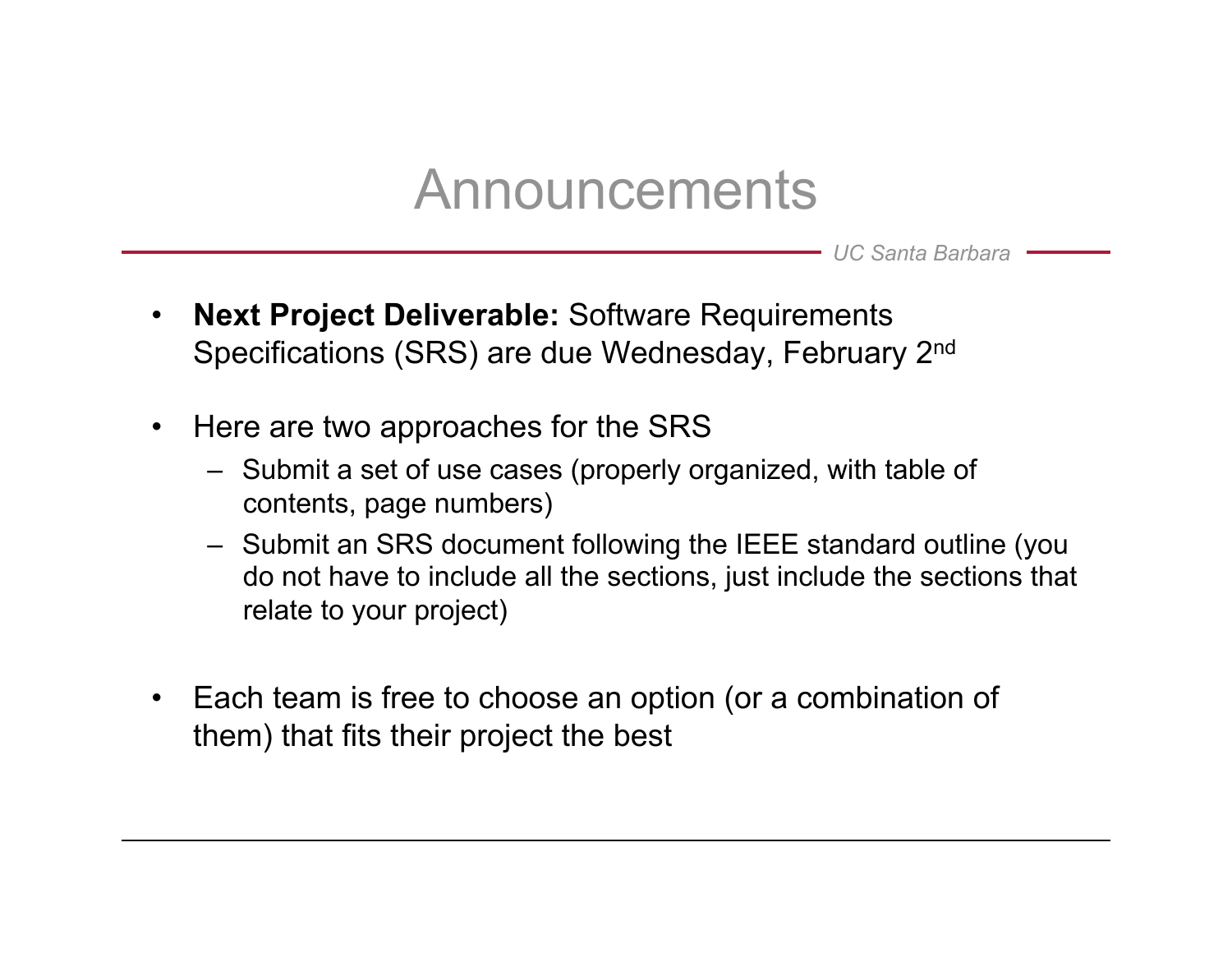### Software Requirements

*UC Santa Barbara* 



© Scott Adams, Inc./Dist. by UFS, Inc.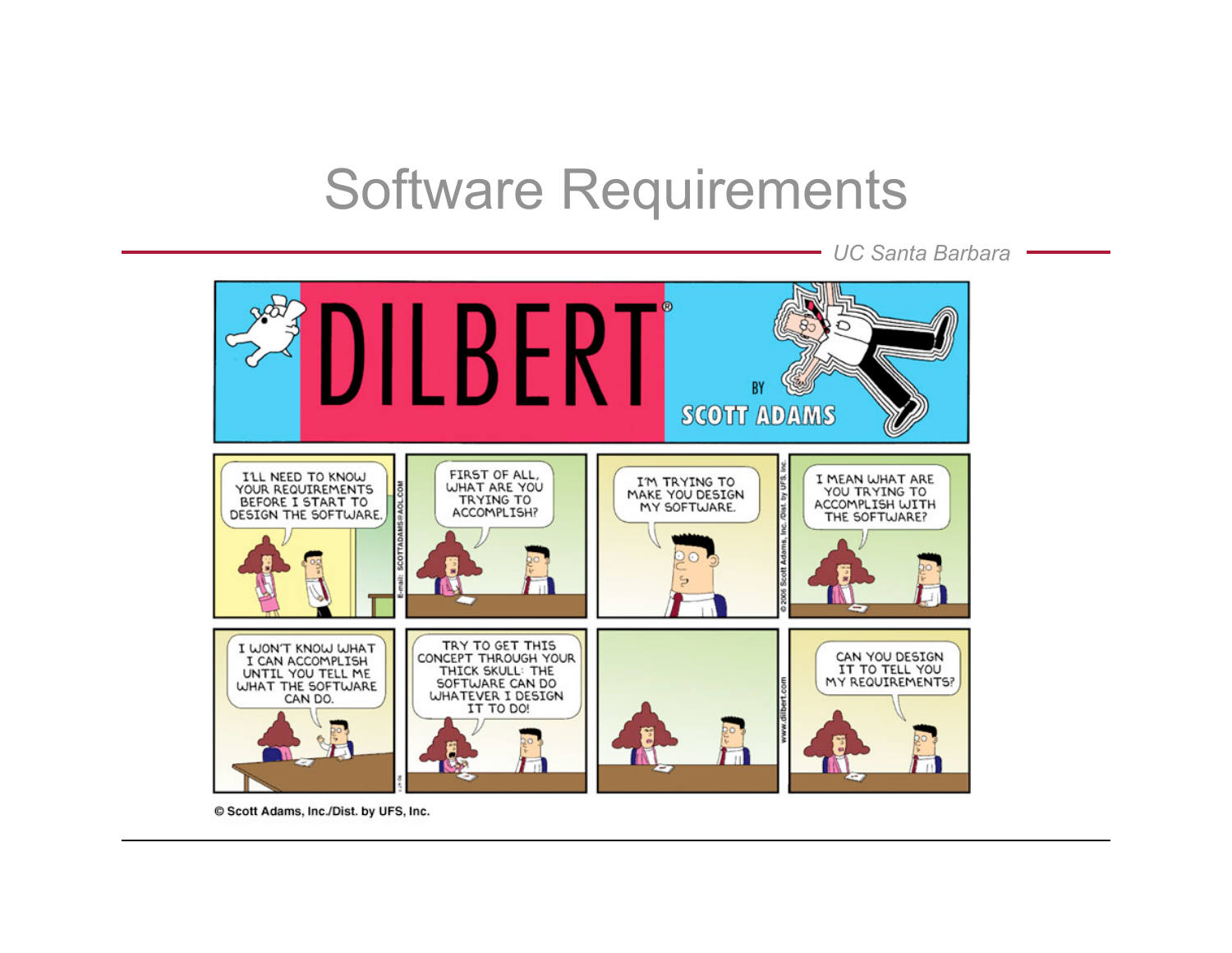## Software Requirements

*UC Santa Barbara* 

• Brooks in "No Silver Bullet" paper says:

 *The hardest single part of building a software system is deciding precisely what to build. No other part of the conceptual work is as difficult as establishing the detailed technical requirements ... No other part of the work so cripples the resulting system if done wrong. No other part is as difficult to rectify later.* 

• Developers of the early Ballistic Missile Defense System observed [Alford, IEEE TSE, 1977]

 *In nearly every software project that fails to meet performance and cost goals, requirements inadequacies play a major and expensive role in project failure* 

- In mission-critical defense systems identifies requirements as a major problem source in two thirds of the systems examined [US General Accounting Office, 1992]
- Other studies on projects in aerospace industry and NASA also found requirements to be a critical software development problem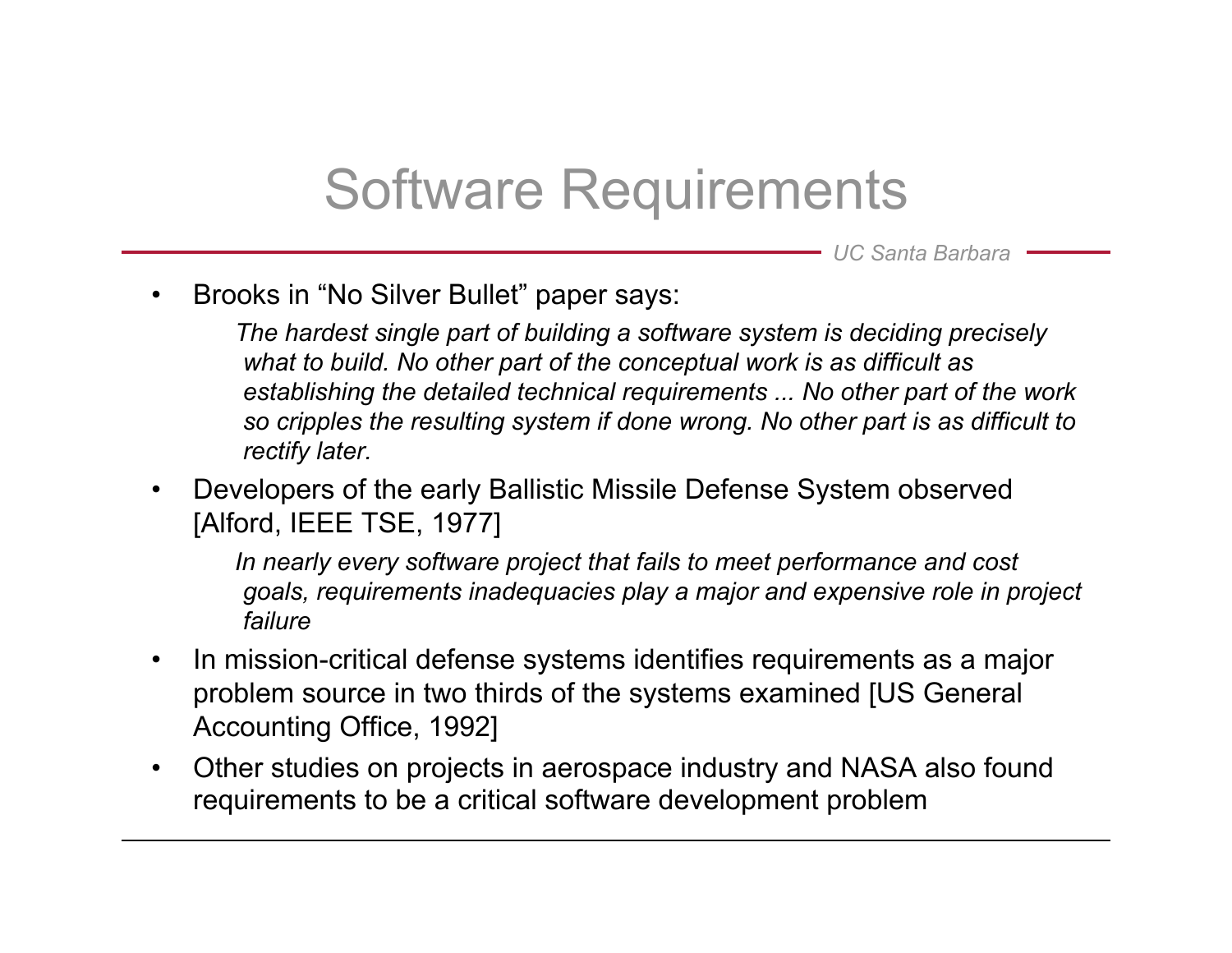# Requirements errors are costly to fix

*UC Santa Barbara* 

| <b>Stage</b>        | <b>Relative Repair</b><br><b>Cost</b> |
|---------------------|---------------------------------------|
| <b>Requirements</b> | $1 - 2$                               |
| Design              | 5                                     |
| Coding              | 10                                    |
| <b>Unit Test</b>    | 20                                    |
| <b>System Test</b>  | 50                                    |
| Maintenance         | 200                                   |

Relative cost to repair a requirements error in different stages of software life-cycle (cost increases exponentially)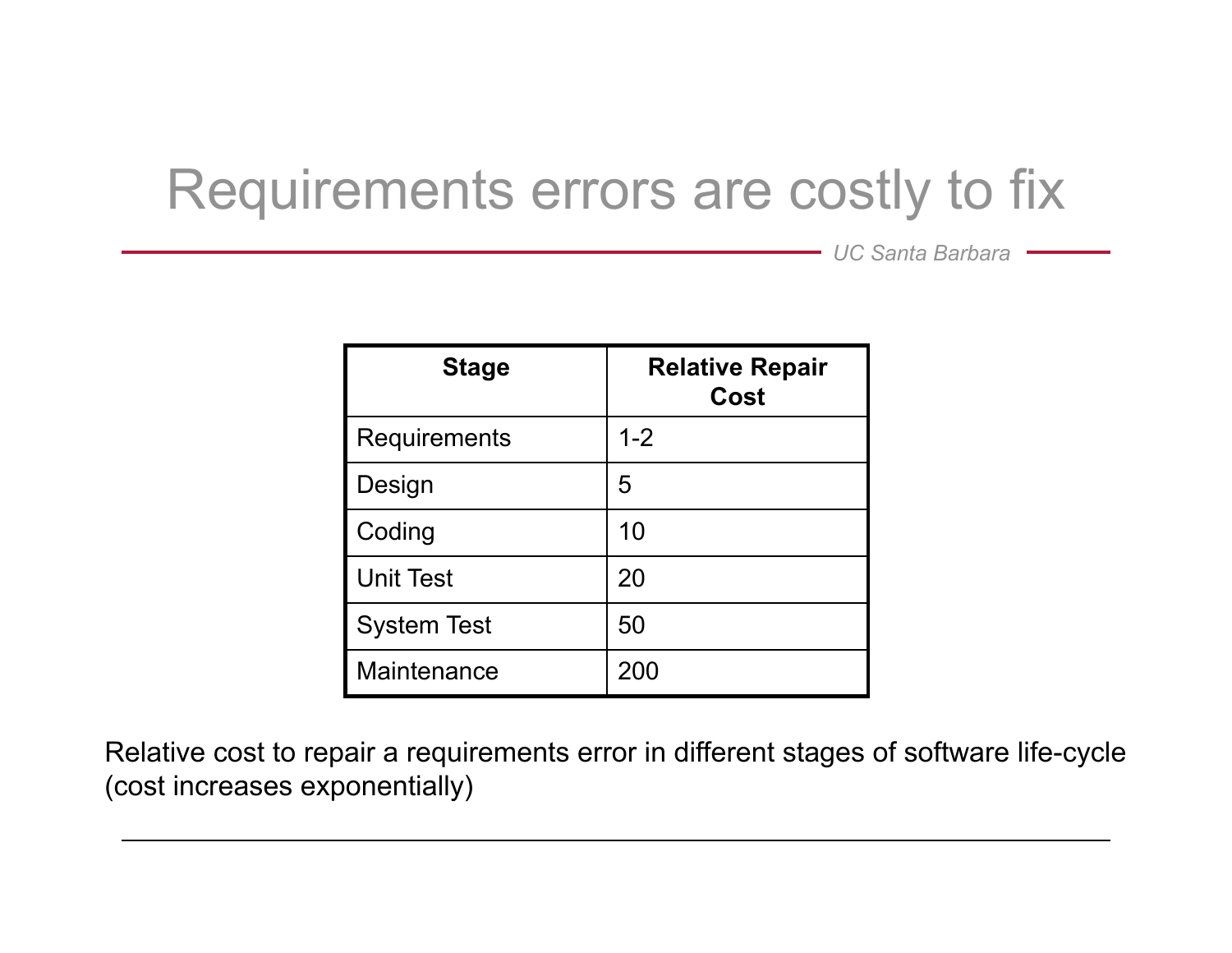# Software Requirements Specification

- Software Requirements Specification (SRS):
	- Specification of a particular software product in a specific environment
- Basic goal of the SRS document is to specify what the software must do. To achieve this goal:
	- Understand precisely what is required of the software
	- Communicate the understanding of what is required to all the parties involved in the development
	- Provide a means for controlling the production to ensure that the final system satisfies the requirements (including managing the effects of changes)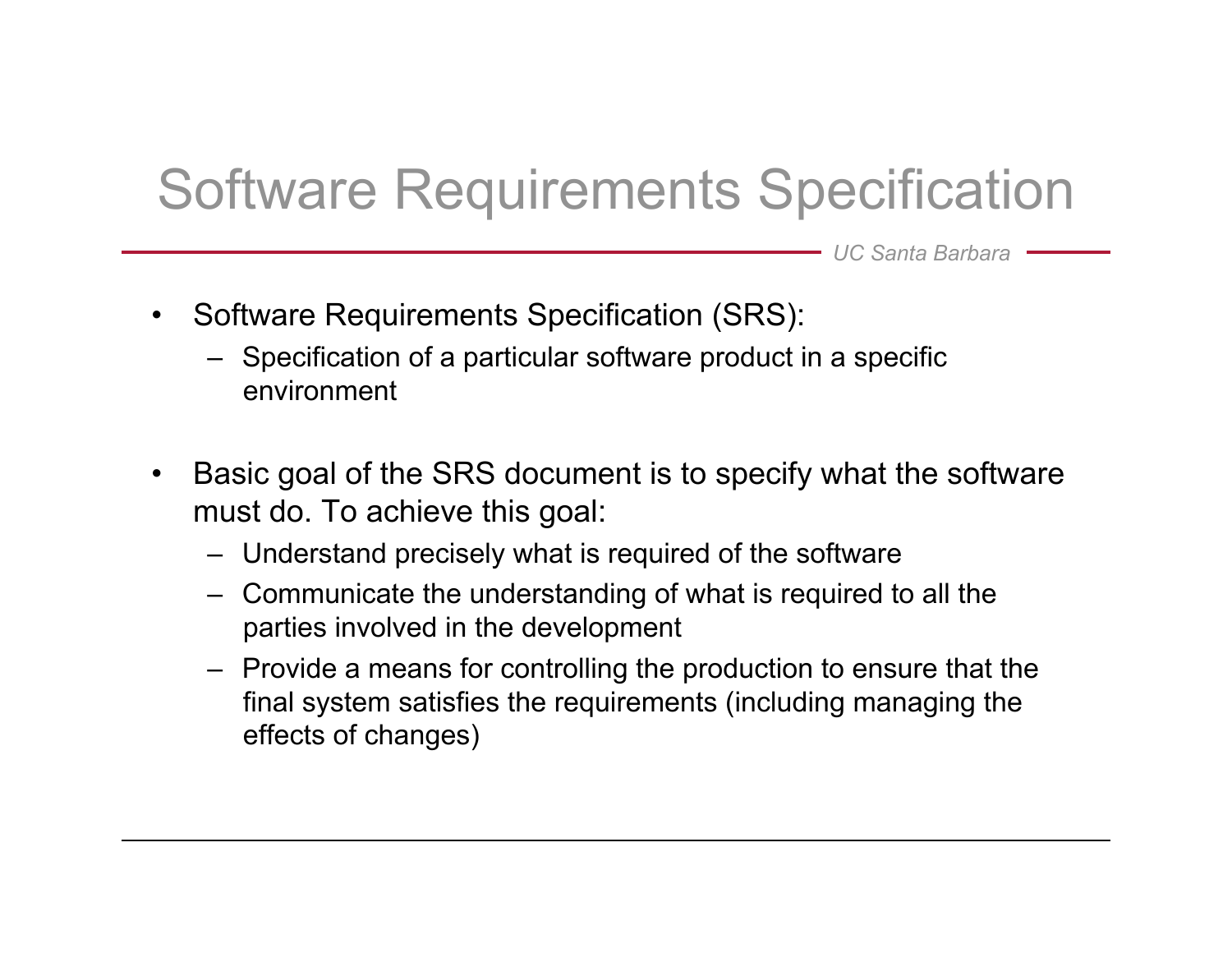## What shall be in SRS?

- **Functionality:** What is the software supposed to do?
	- Example: *The software product shall sort a set of integers in ascending order. The software product shall write the sorted set of integers to an output file in the ASCII format. In the output file each integer shall be separated by a blank space.*
- **External Interfaces:** How does the software interact with people, the system's hardware (there may be a hardware component within the system), other hardware and other software?
	- Example: *The software product shall read the set of integers from an ASCII file.*
		- We also have to specify the format of the input file and how the name of the file will be given.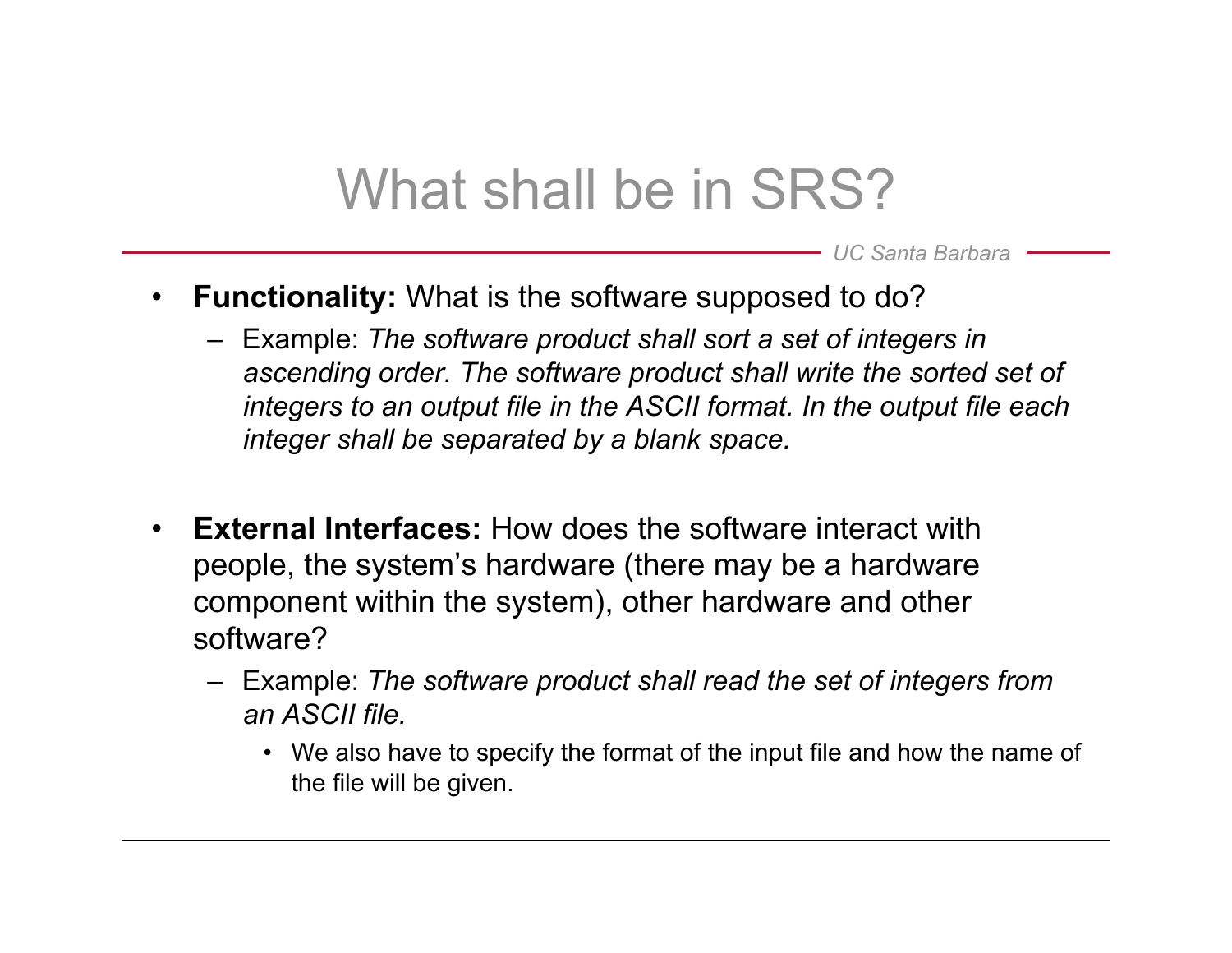## What shall be in SRS?

- **Performance:** What is the speed, availability, response time, recovery time of various software functions, etc.?
	- Example: *For the input files with less than 1000 integers the software product shall produce the output file within 2 seconds.*
- **Design constraints imposed on an implementation:** Are there any required standards, implementation language restrictions, resource limits, operating environment(s) etc.?
	- Example: *The software product shall run on PCs that run Linux operating system.* 
		- We should also specify which version of Linux, what type of PC (constraints on processor, memory etc.)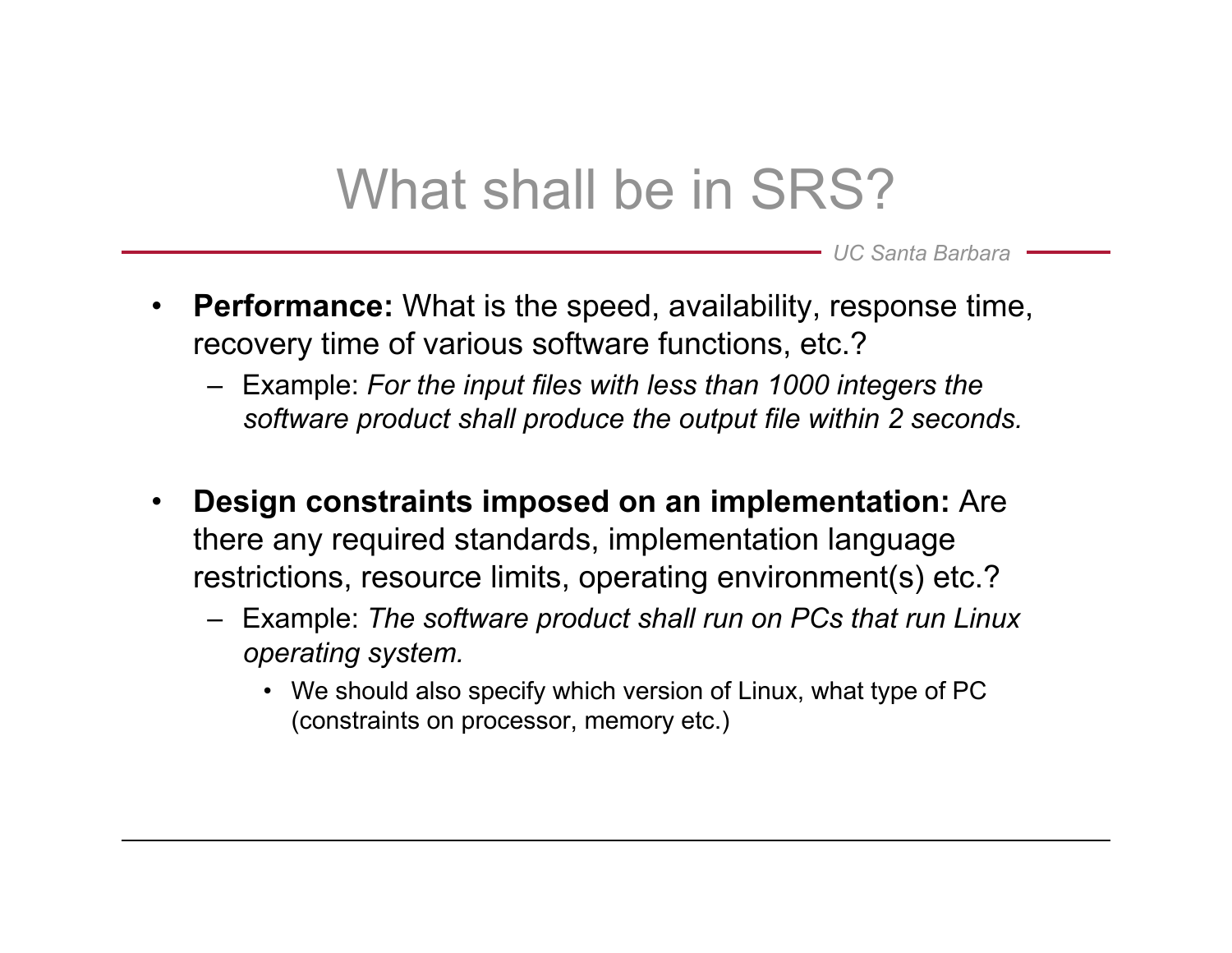## Classification of Requirements

- Requirements can be classified as:
	- **Functional requirements:** Requirements defining the behavior of the system, fundamental process or transformation that the software performs on inputs to produce outputs
	- **Nonfunctional requirements:** Requirements and constraints on external interfaces, performance, dependability, maintainability, reusability, security, etc.
	- **Domain requirements:** Requirements that come from the application domain of the system and reflect characteristics of the domain (can be functional or nonfunctional)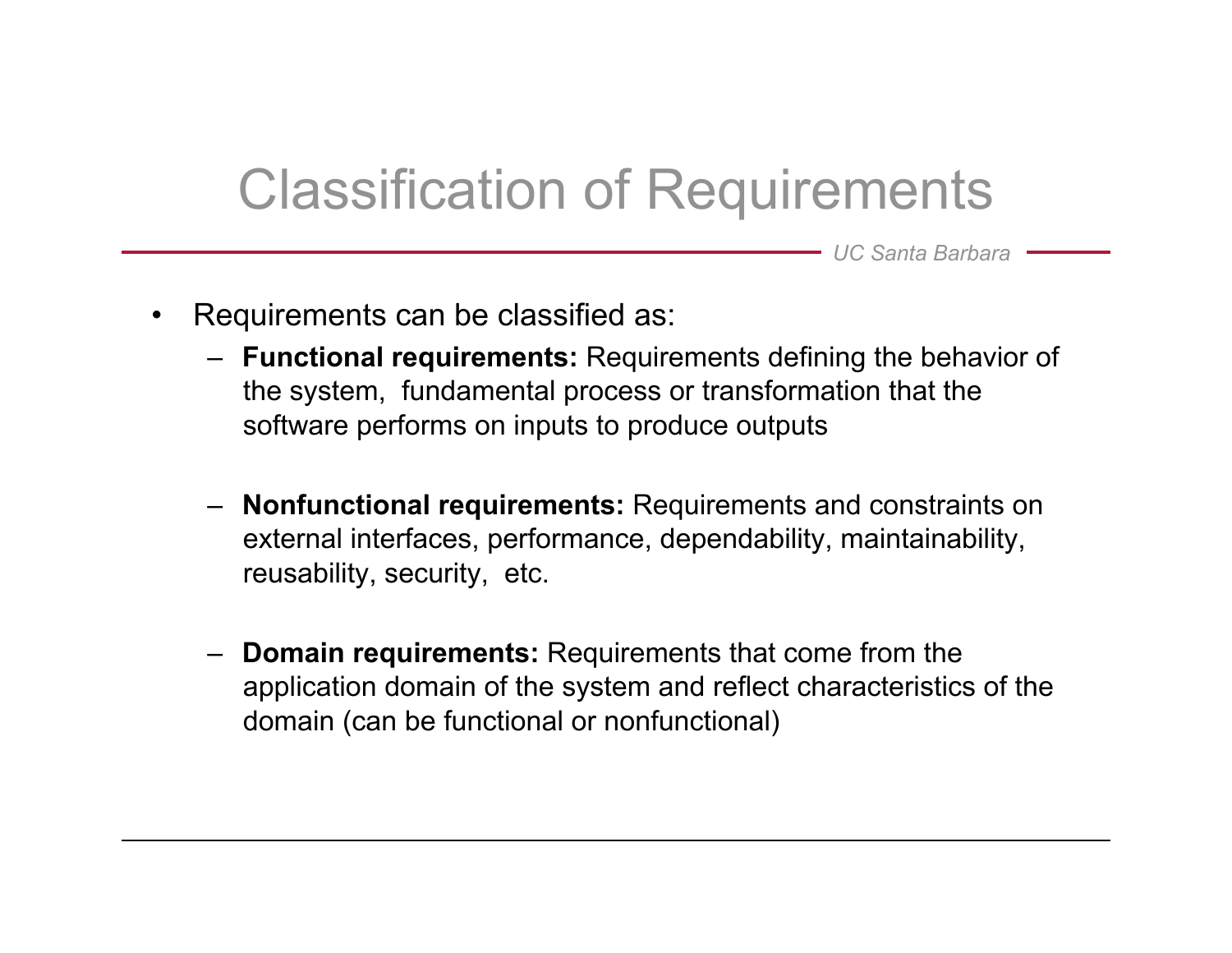## Who uses requirements?

- What are the uses of software requirement specification?
	- For customers it is a specification of the product that will be delivered, *a contract*
	- For managers it can be used as a basis *for scheduling and measuring progress*
	- For the software designers it provides a specification of *what to design*
	- For coders it defines the range of *acceptable implementations* and the *outputs that must be produced*
	- For quality assurance personnel it is used for *validation, test planning, and verification*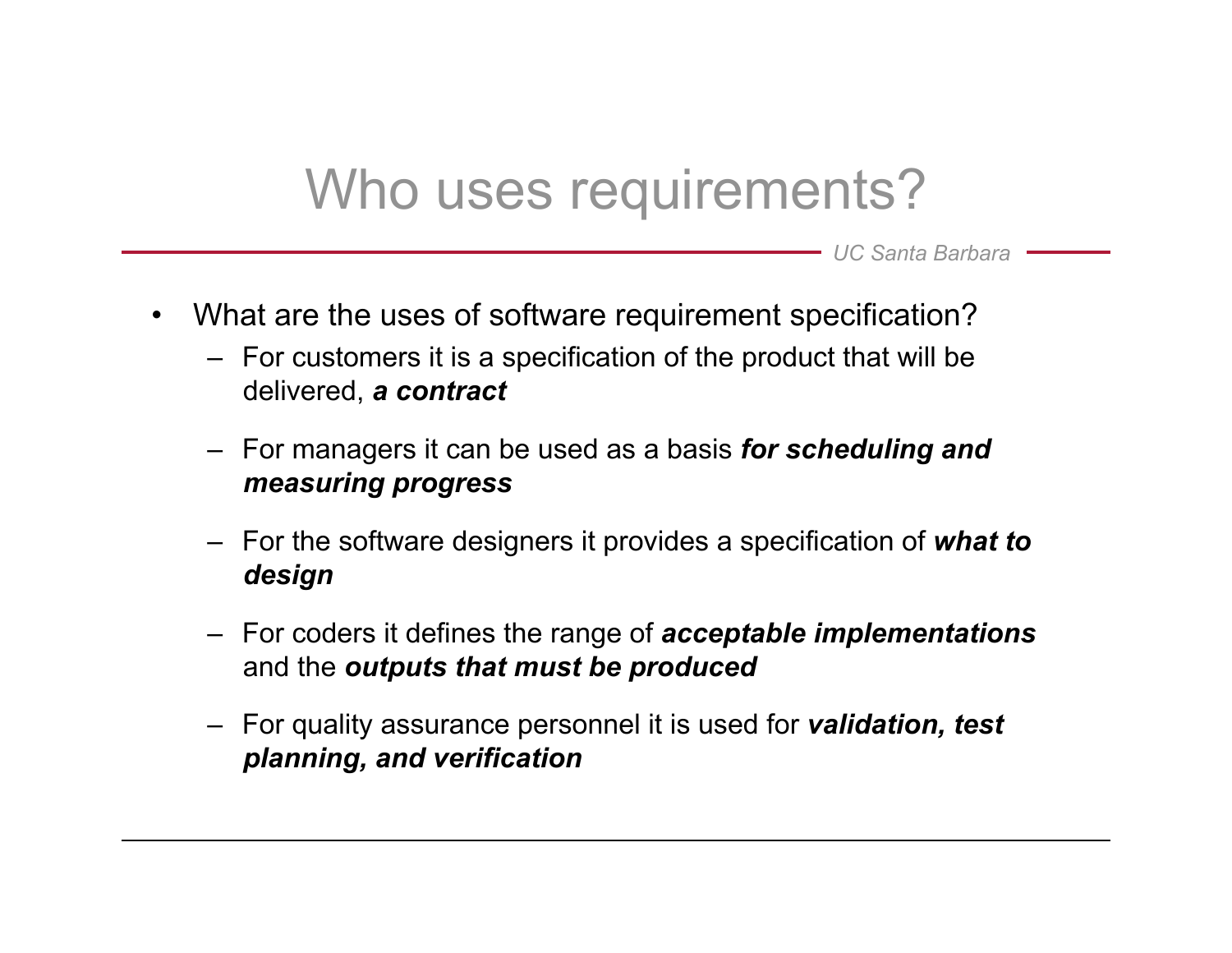# Essential difficulties in SRS

- **Comprehension:** People do not know exactly what they want. They may not have a precise and detailed understanding of what the output must be for every possible input, how long each operation should take, etc.
- **Communication:** Software requirements are difficult to communicate effectively. The fact that requirements specification has multiple purposes and audiences makes this problem even more severe
- **Control:** It is difficult to predict the cost of implementing different requirements. Frequent changes to requirements make it difficult to develop stable specifications
- **Inseparable concerns:** Requirements must simultaneously address concerns of developers and customers. There may be conflicting constraints which may require trade-offs, compromises.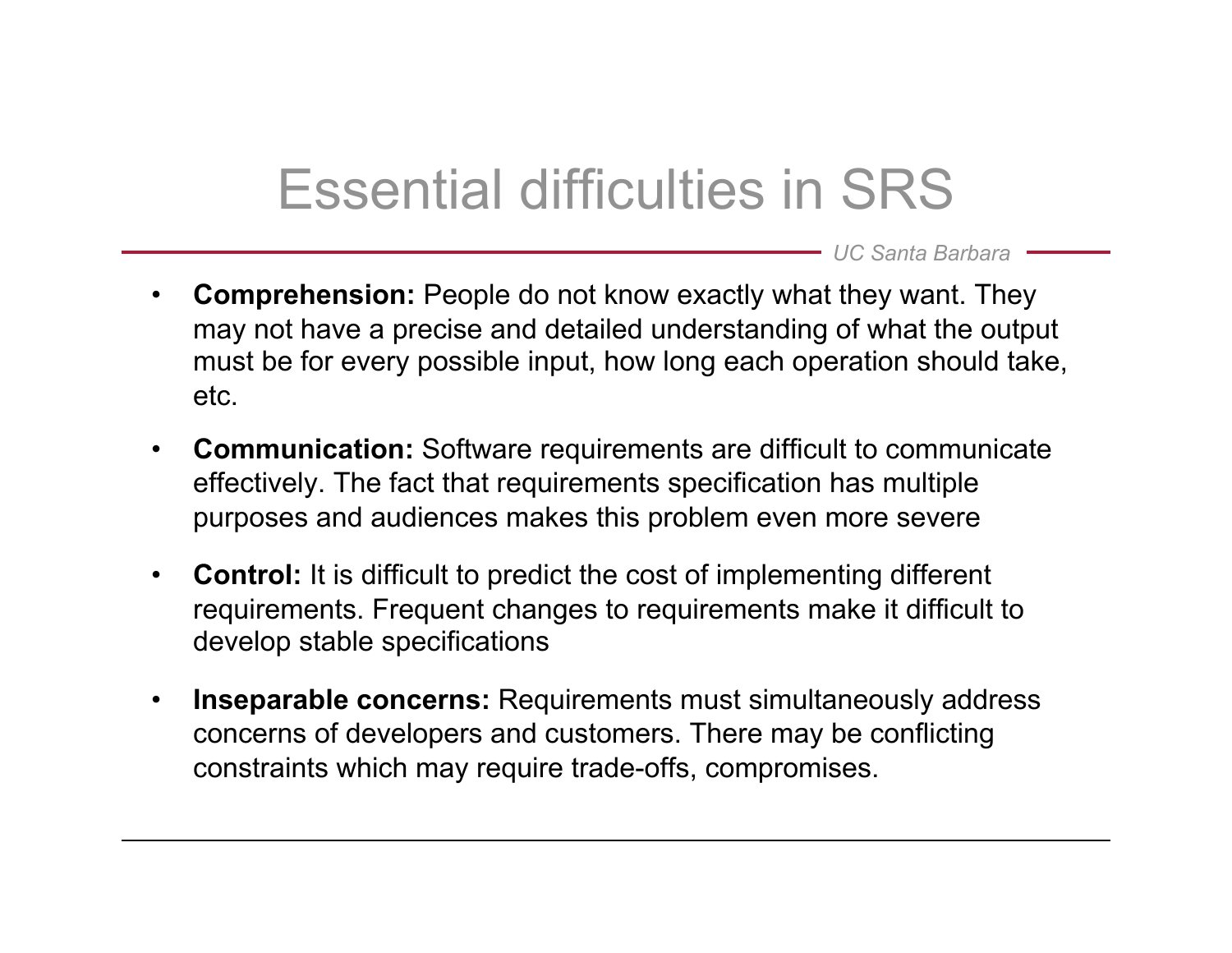# Eliciting Requirements

*UC Santa Barbara* 

To elicit the requirements

- Interviews with the customer
- Use questionnaires if there are multiple users
- Investigate the environment the product will be used
	- investigate the customer's business
- Scenarios: Walk through different scenarios of how the product will be used by the customer
	- understandable to the customer
	- can uncover additional requirements
- Rapid Prototyping: After an initial requirements analysis, build a prototype. Focus on aspects of the software that will be visible to the user such as input/output formats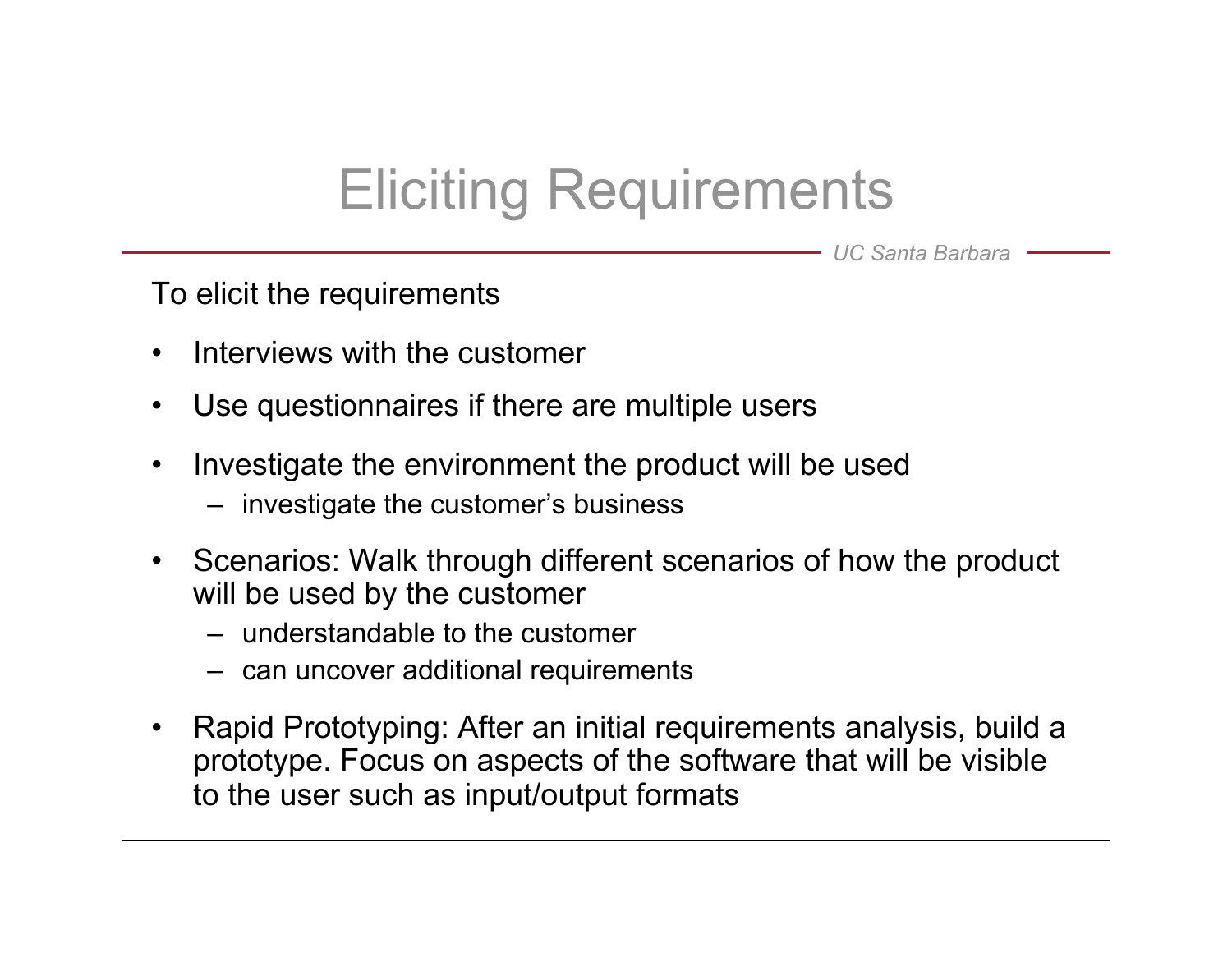# Characteristics of a good SRS

- **Correct:** Every requirement stated in SRS should be one that the software shall meet. Correctness can be checked by customer or a higher level specification (system specification)
- **Unambiguous:** Every stated requirement in SRS should have only one interpretation
	- Natural languages are inherently ambiguous, they should be used carefully
	- Use of formal languages can help, however they may be hard for the customer to understand
- **Complete:** 
	- All significant requirements, whether relating to functionality, performance, design constraints, attributes, or external interfaces should be included
	- Responses to all realizable classes of input data and situations should be included (responses to both valid and invalid input)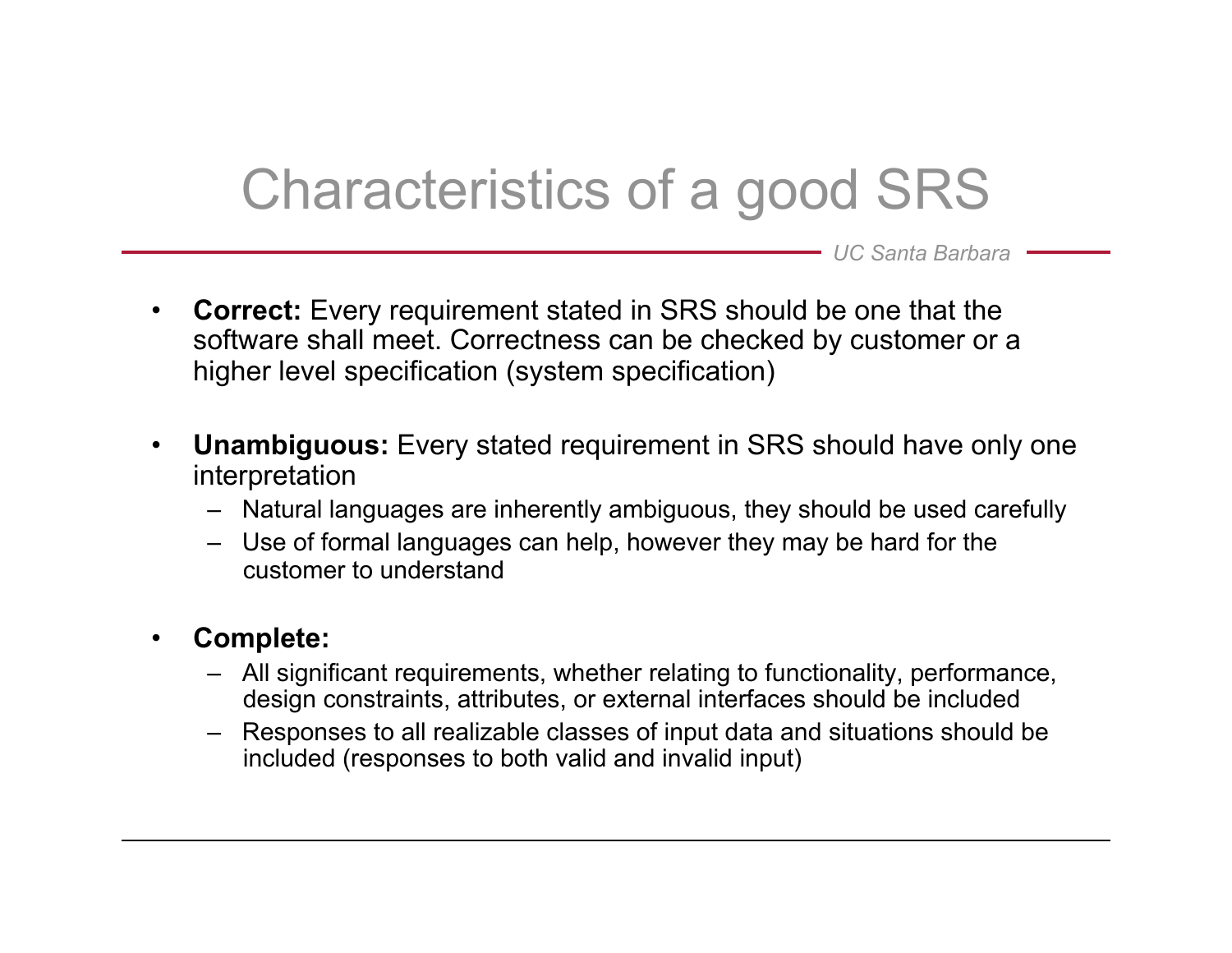# Characteristics of a good SRS

- **Consistent:** No subset of specified requirements should conflict. Possible conflicts:
	- There may be logical or temporal conflicts between two specified actions
	- Different part of SRS may use different terms to refer to the same object
- **Verifiable:** A requirement is verifiable if there exists some costeffective process with which a person or machine can check that the software product meets the requirement
	- Your claims should be *measurable*
	- Avoid subjective phrases such as "*works well*" which are not possible to measure/verify
	- A verifiable requirement: *Output of the program shall be produced within 20 seconds of event X 60% of the time; and shall be produced within 30 seconds of event X 100 % of the time*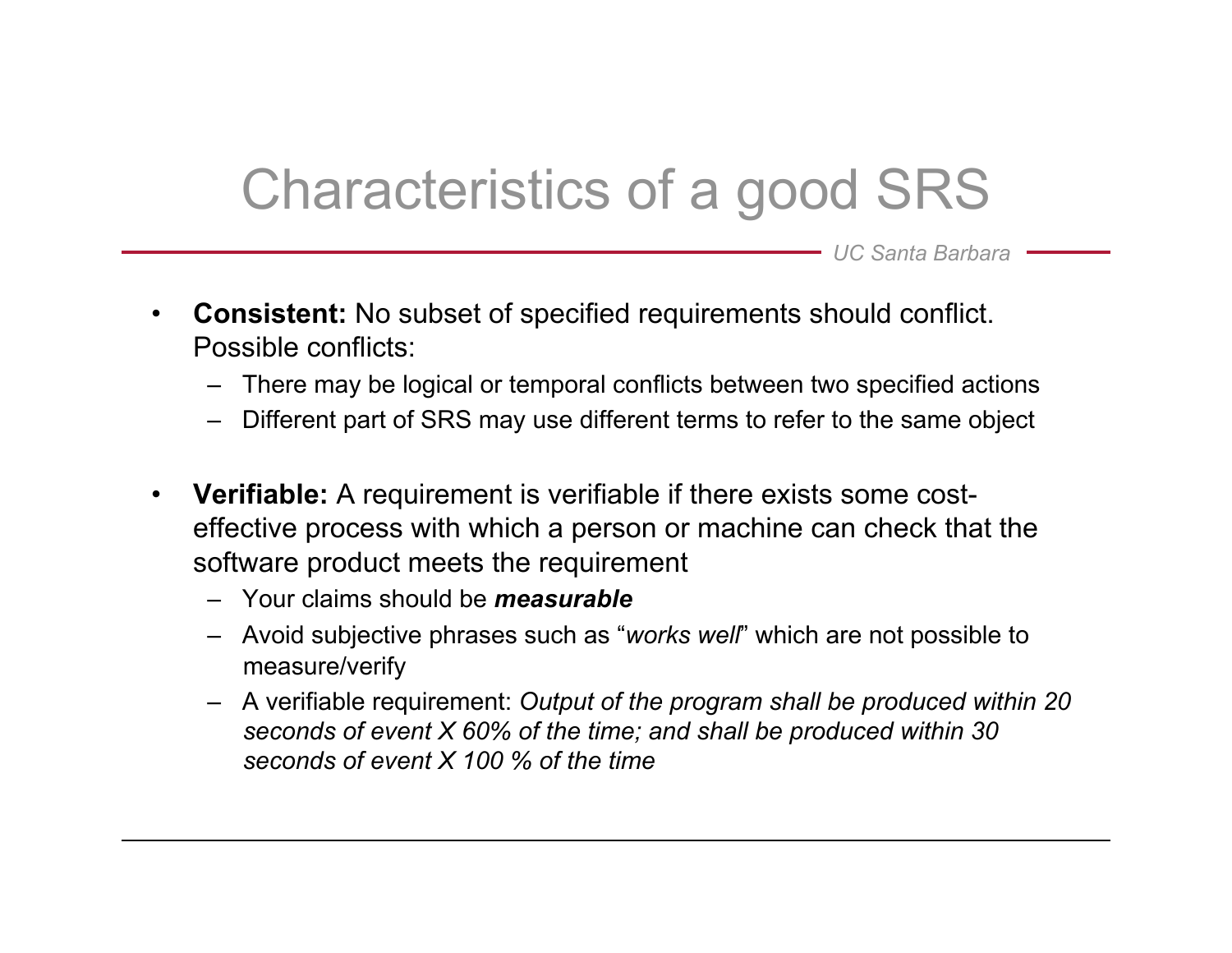# Characteristics of a good SRS

- **Modifiable:** The style and structure of SRS should make it possible to change it easily, completely and consistently
	- No redundancy
	- Express each requirement separately (not intermixed)
- **Traceable:** SRS should facilitate referencing of each requirement in future development or enhancement documentation
	- Good indexing
		- **Do not forget the page numbers!**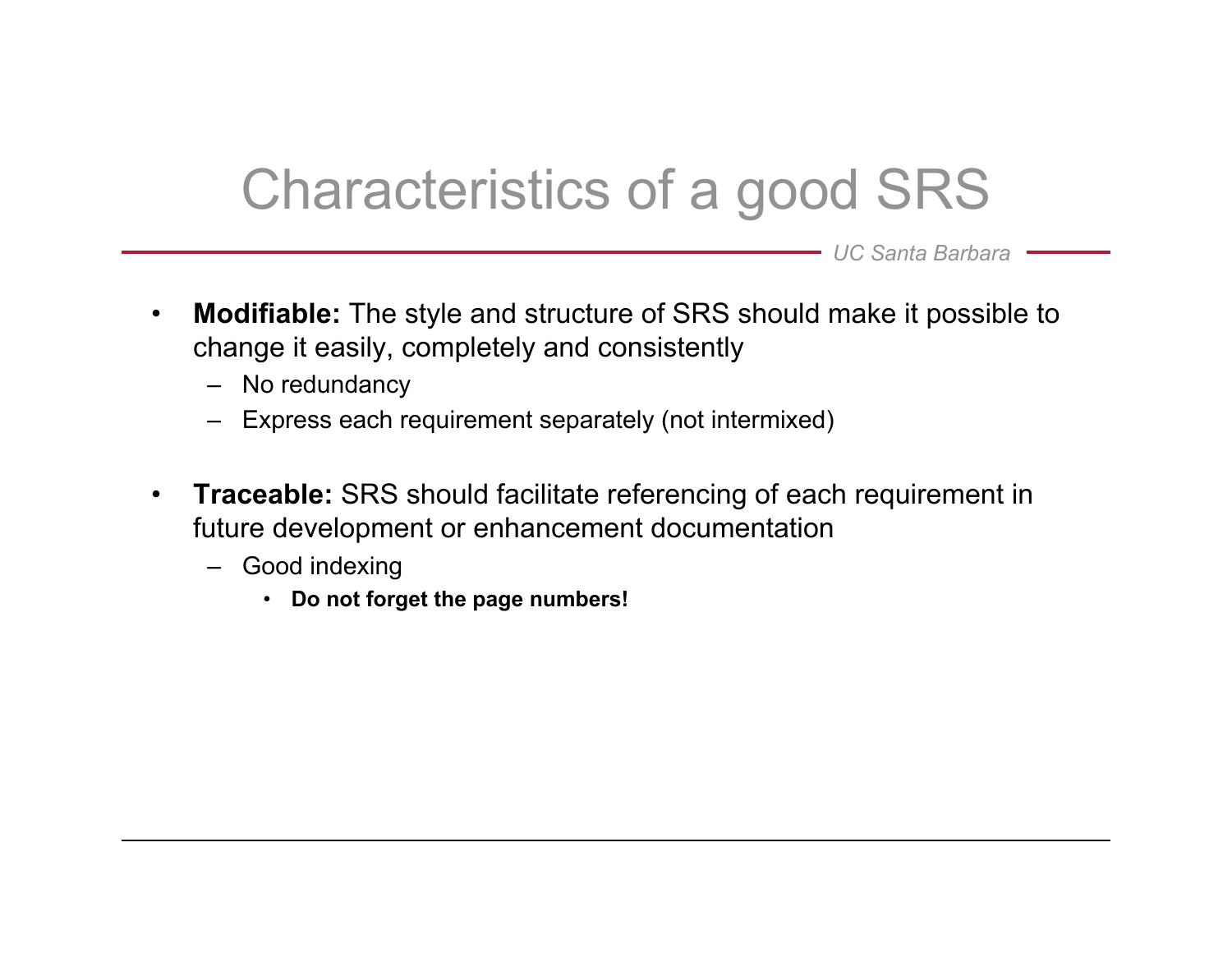### An Example Outline for SRS

(Based on IEEE Recommended Practice)

- Table of Contents
- 1. Introduction
	- 1.1 Purpose
		- Purpose of the SRS
		- Intended audience of the SRS
	- 1.2 Scope
		- List software products that will be produced
		- Summarize what software products will do
		- Describe the application of the software being specified, including relevant benefits, objectives and goals
	- 1.3 Definitions, acronyms, abbreviations
		- Definition of all terms, acronyms, abbreviations required to properly interpret **SRS**
	- 1.4 References
		- Provide a complete list of referenced documents
	- 1.5 Overview
		- Describe what is in the reminder of the document
		- Explain how SRS is organized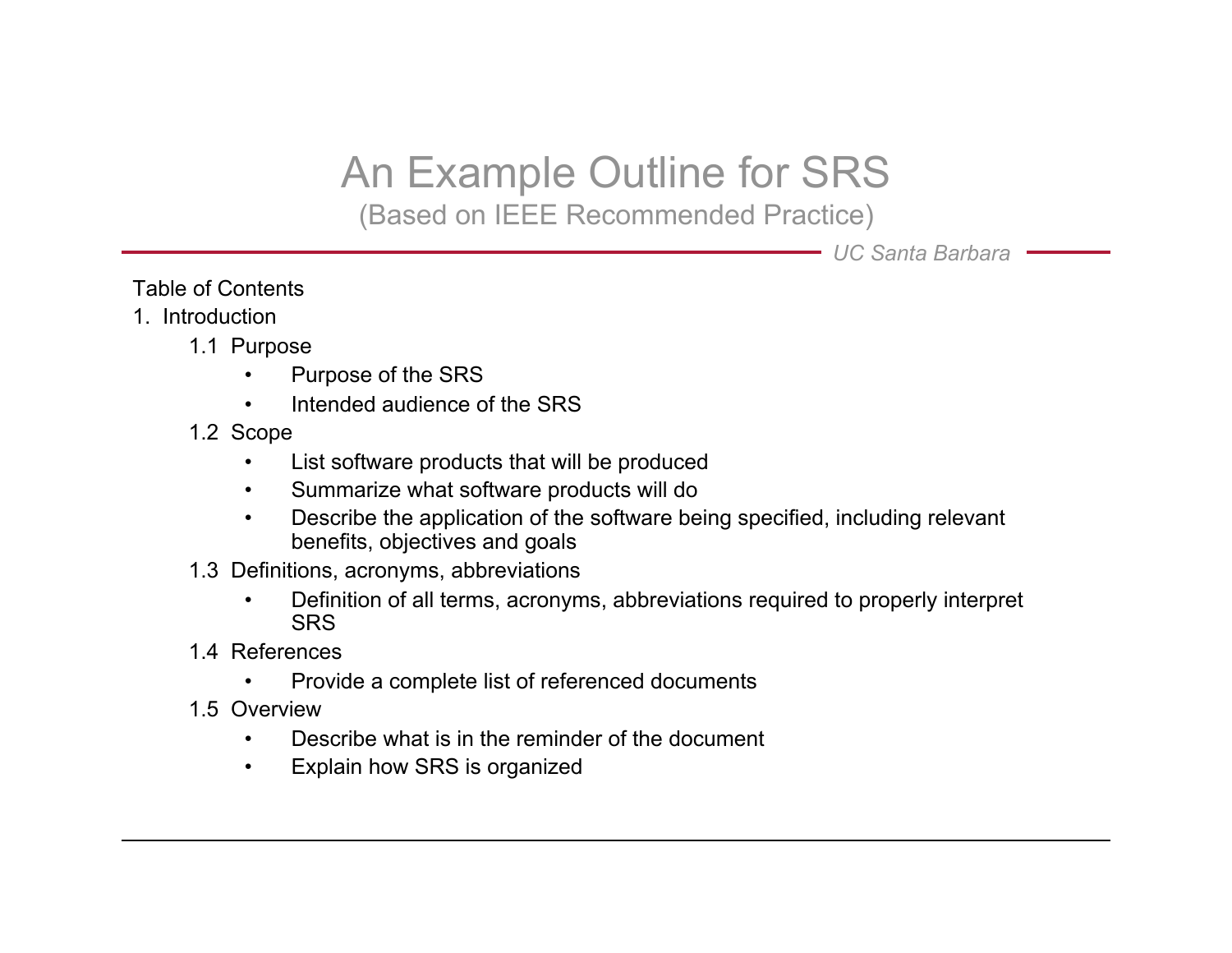#### 2. Overall description

- 2.1 Product perspective
	- Identify the interface between the proposed software and existing systems, including a diagram of major system components.
	- A block diagram showing major components of the larger system, interconnections, and external interfaces can be helpful.

#### 2.2 Product functions

- Provide a summary of the major functions that the software will perform
- The functions should be organized in a way that makes the list of functions understandable to the customer or to anyone else reading the document
- Diagrams can be used to explain different functions and their relationships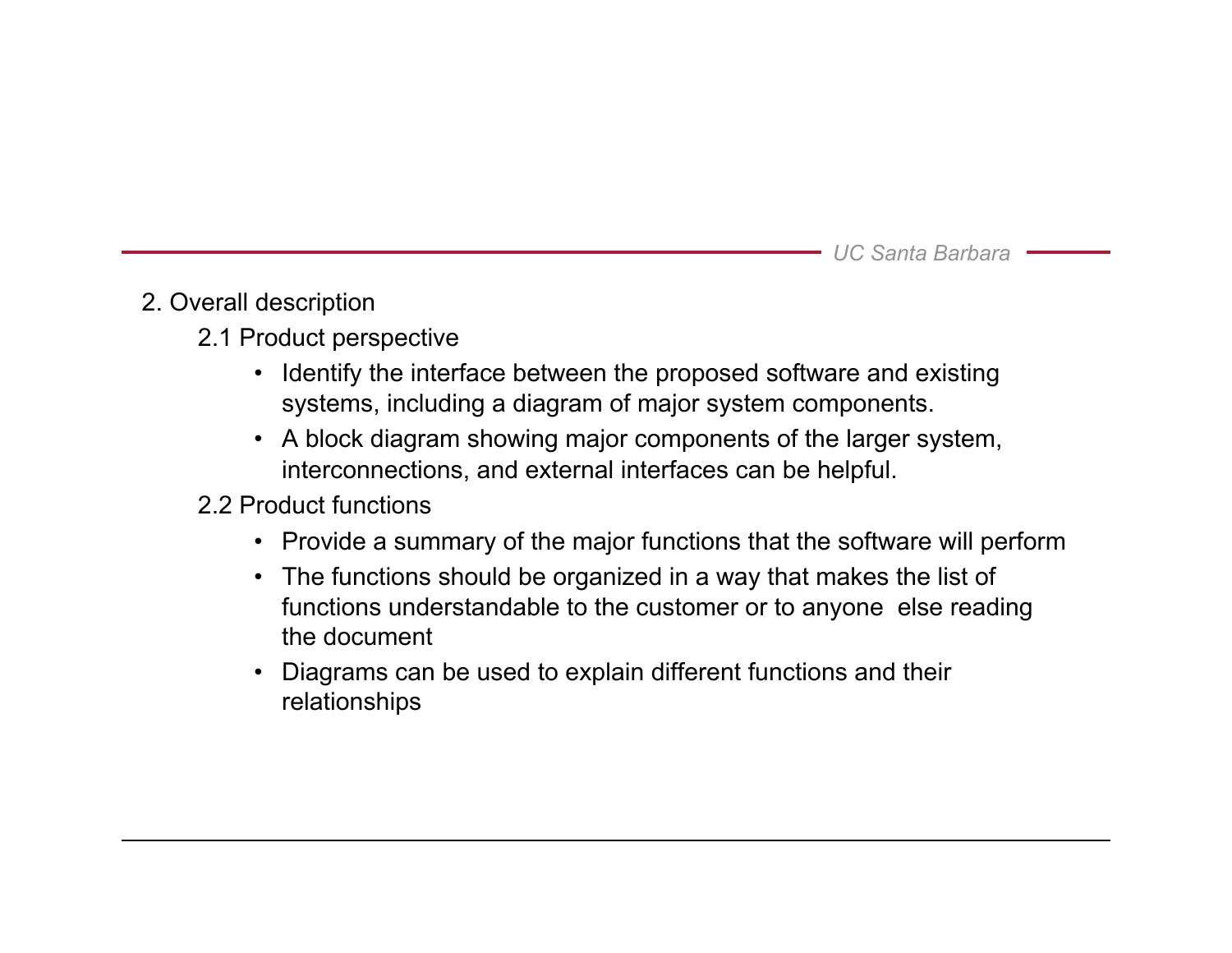#### 2.3 User characteristics

- General characteristics of the intended user of the product, level of expertise/training required to use the product
- 2.4 Constraints
	- List all the constraints that will limit the developers options, interfaces to other applications, programming language requirements, hardware limitations, etc.
- 2.5 Assumptions and dependencies
	- List the factors that affect the requirements in the SRS (assumptions on which operating system is available etc.)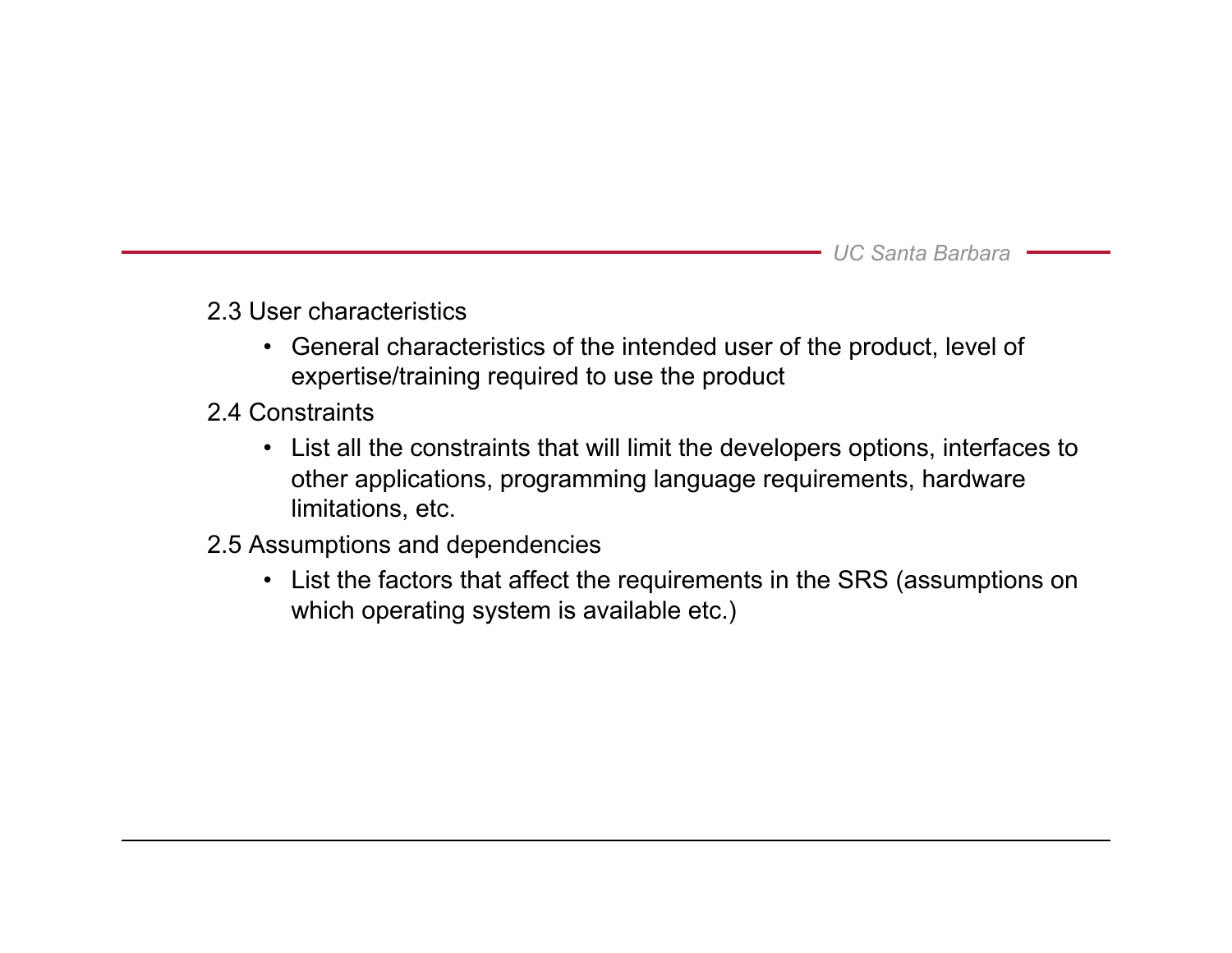- 3. Specific requirements (these are the detailed requirements)
	- This section of the SRS should contain the software requirements to a level of detail sufficient to enable designers to design a system to satisfy those requirements, and testers to test that the system satisfies those requirements
	- 3.1 External interface requirements
		- This section should specify various interfaces in detail: system interfaces, user interfaces, hardware interfaces, software interfaces, communications interfaces, etc.
		- A detailed description of all inputs and outputs from the software system should be given:
			- Should include: source of input and destination of output; valid range, accuracy and/or tolerance; units of measure; timing; screen formats/ organization; window formats/organization; data formats; command formats, etc.
		- Should complement but not repeat the information given in Section 2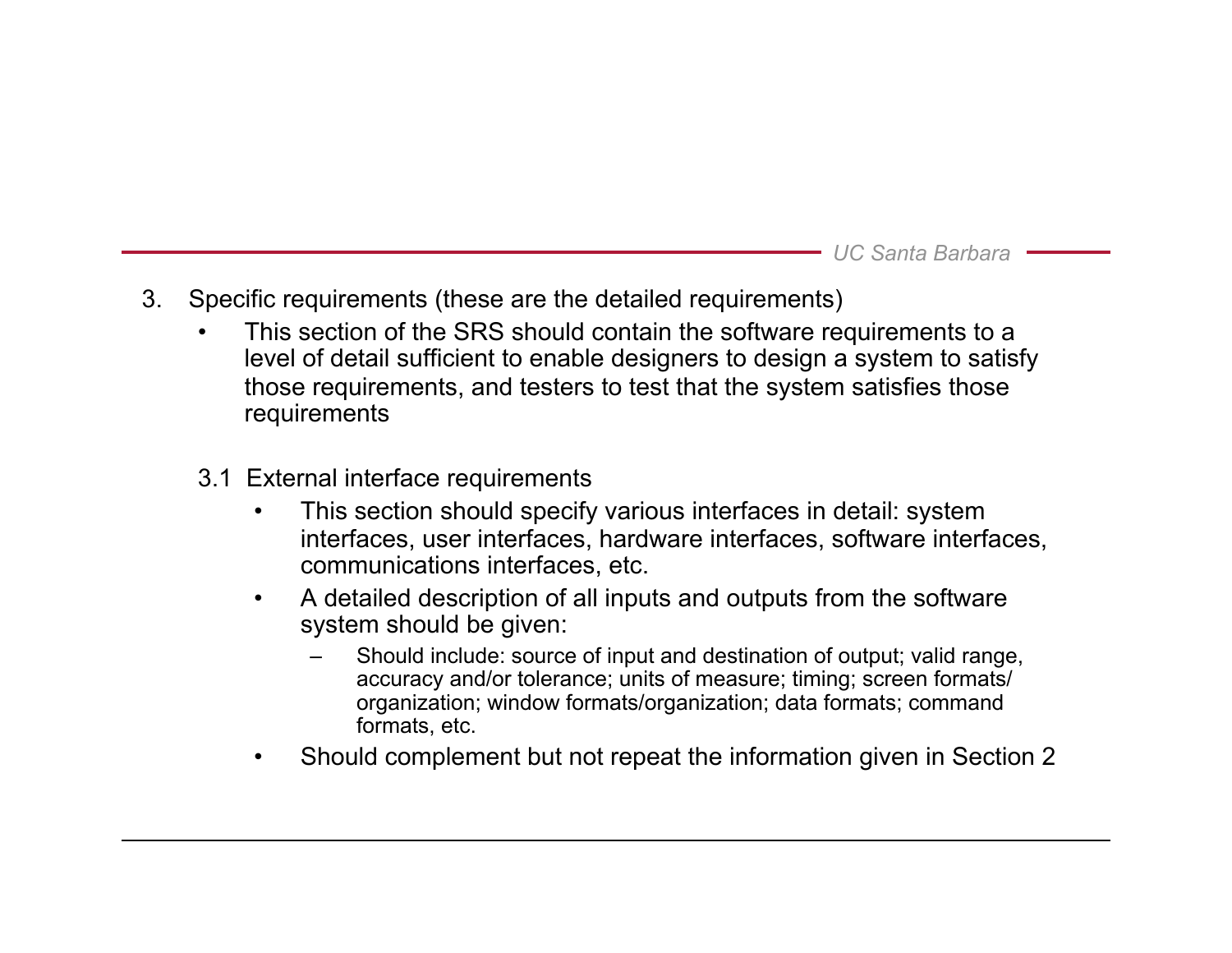#### 3.1.1 User interfaces

- Screen formats, page or window layouts, error messages, etc. Some sample screen dumps can be used here to explain the interface
- 3.1.2 Hardware interfaces
	- Interface between hardware and software product, which devices are supported
- 3.1.3 Software interfaces
	- Specify use of other software products and interfaces with other application systems
- 3.1.4 Communication interfaces
	- Interfaces to communications such as local network protocols, etc.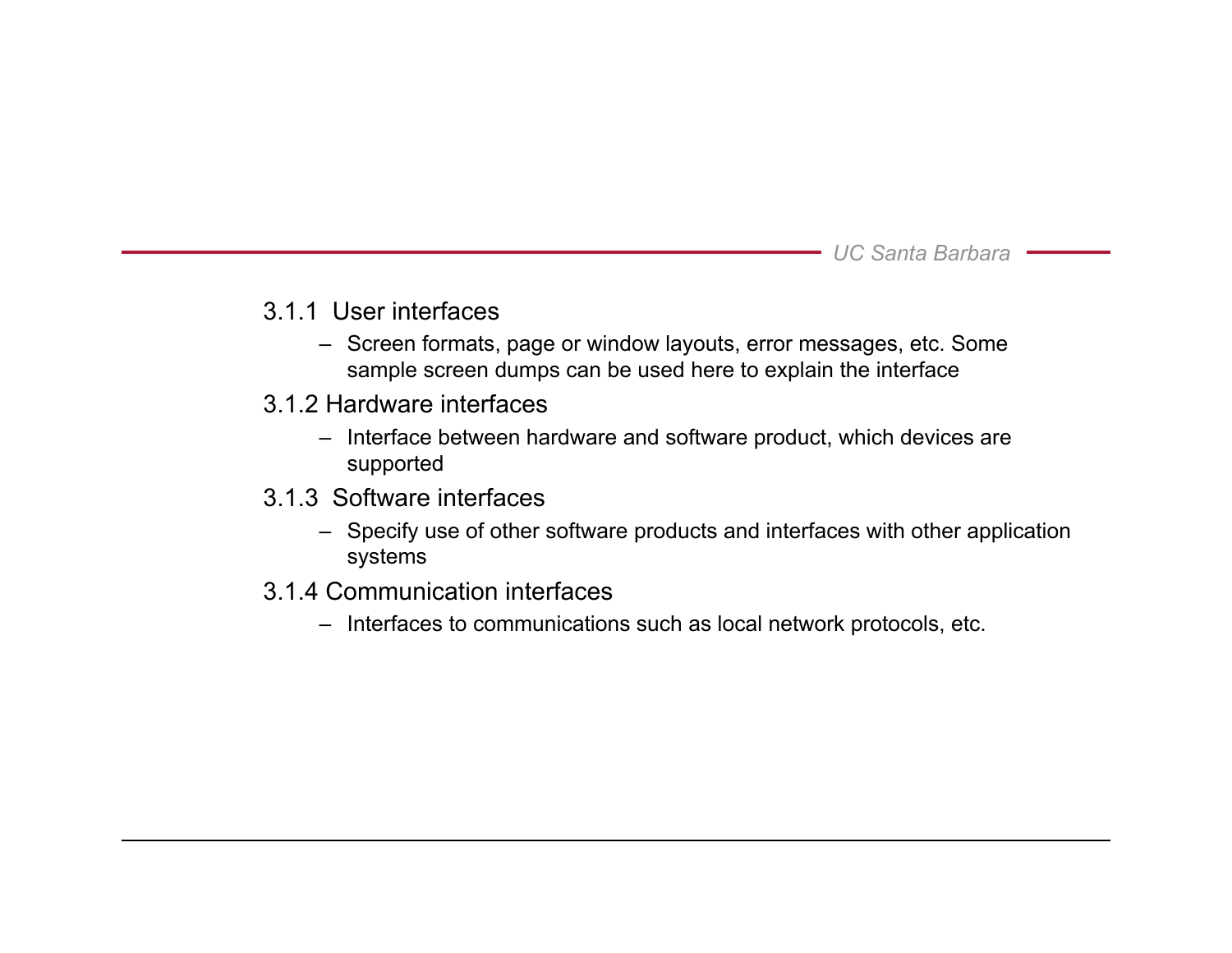#### 3.2 Functional requirements

- Functional requirements should define all the fundamental actions that the system must take place in the software in accepting and processing the inputs and in processing and generating the outputs
- Should include: validity checks on input; exact sequence of operations; responses to abnormal situations; relationship of outputs to inputs
- It can be organized in various ways, such as with respect to user classes, features, stimulus or a combination of those.
- Use-case diagrams, scenarios, activity diagrams can be used here
- *This section is very important. You need to organize use-cases etc. very well so that they are comprehensible. You need to make sure that your functional requirements are unambiguous, complete and consistent.*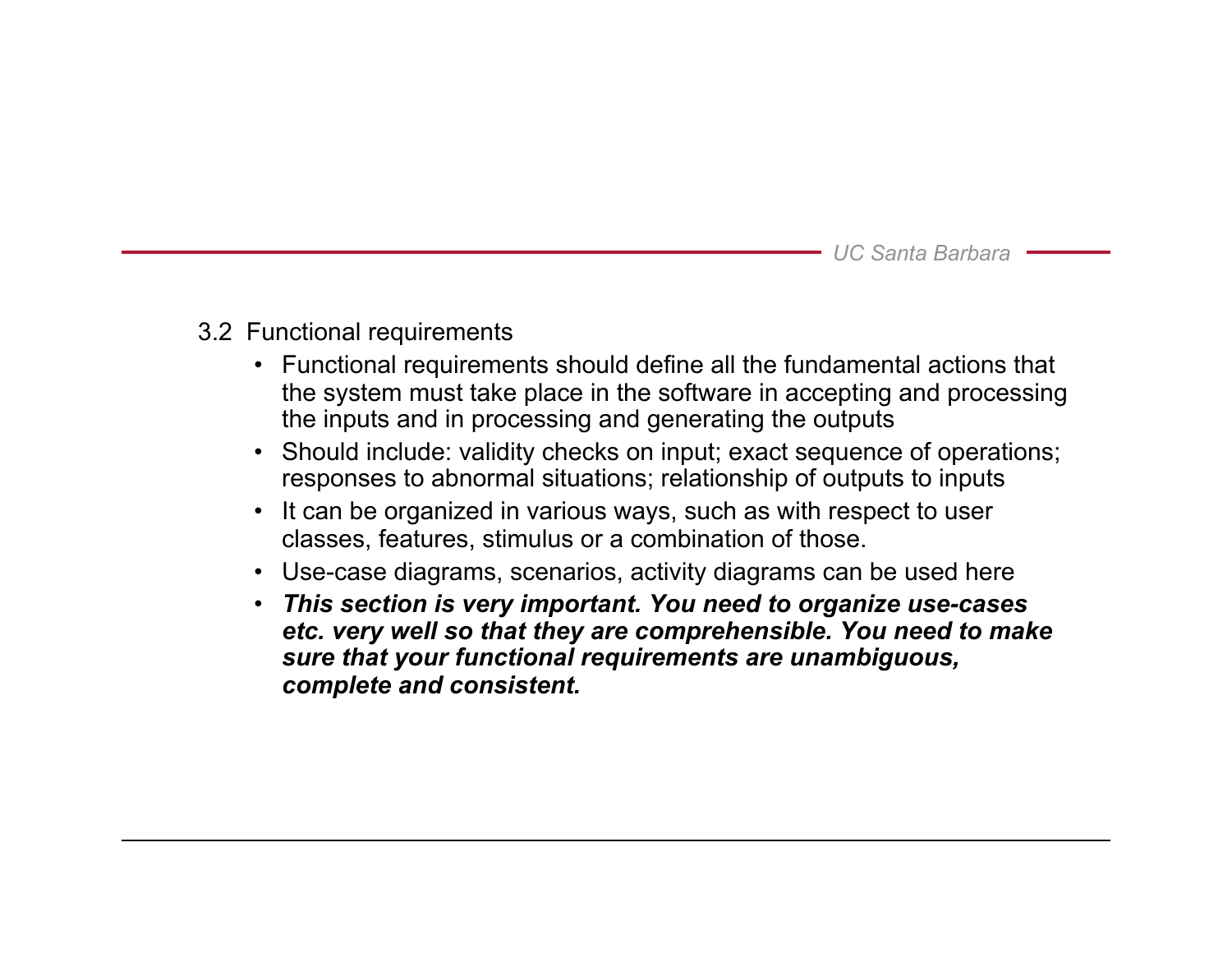- 3.3 Performance requirements
	- Speed, availability, response time, recovery time of various software functions, etc.
	- Performance requirements should be specified in measurable terms. For example: *"95% of the transactions shall be processed in less than 1 second."* rather than *"An operator shall not have to wait for the transaction to complete*
	- There can be a separate section identifying the capacity constraints (for example amount of data that will be handled)
- 3.4 Design constraints
	- Required standards, implementation language restrictions, resource limits, operating environment(s) etc.
- 3.5 Software system attributes
	- Attributes such as security, portability, reliability
- 3.6 Domain requirements
	- Explain the application domain and constraints on the application domain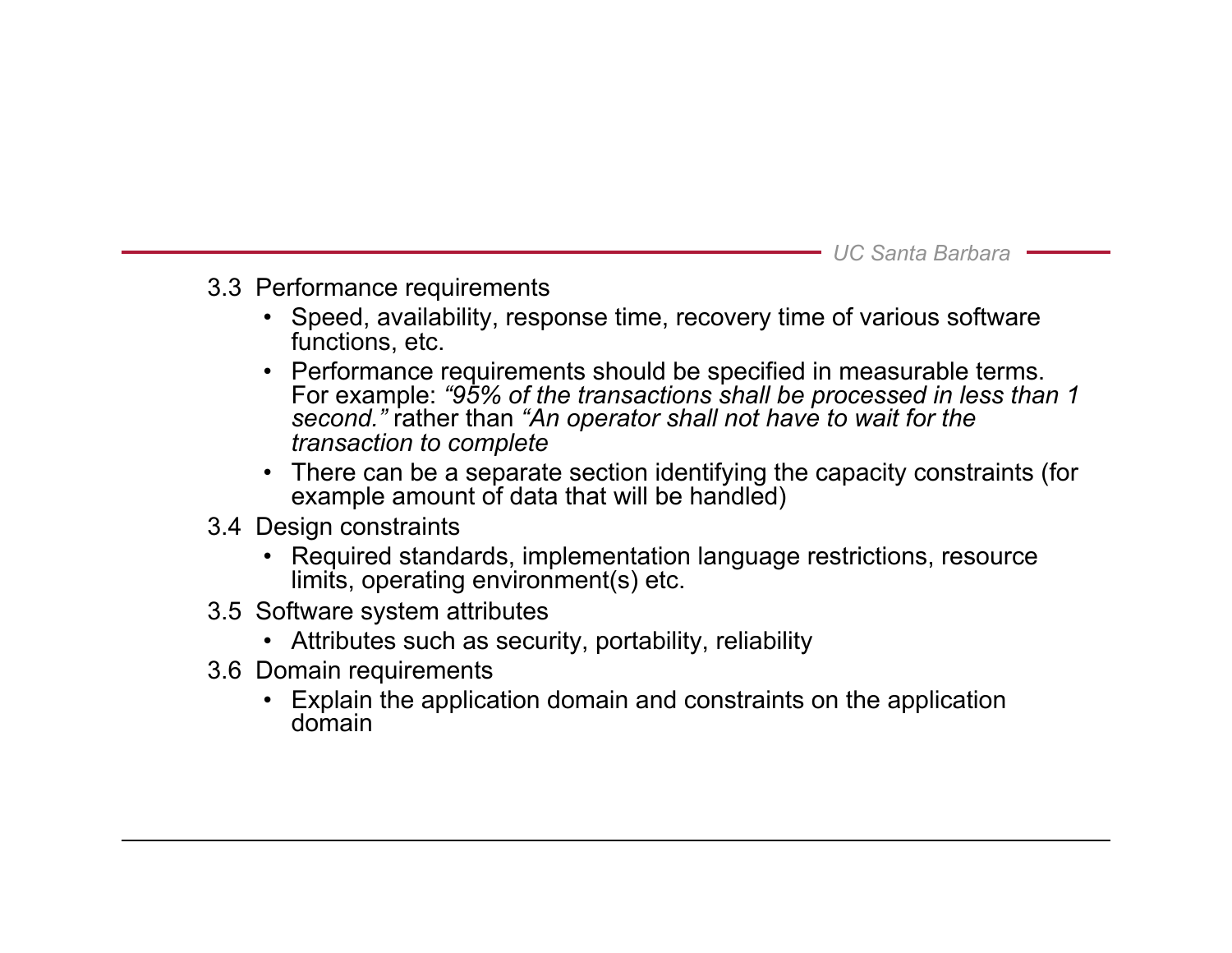# Specification Languages

- Main issue: When you write code you write it in a programming language
	- How do you *write* the requirements?
	- How do you *write* the design?
- Specification languages
	- Used to specify the requirements or the design
	- As we have seen parts of SRS are necessarily in English (customer has to understand). To bring some structure to the SRS you can use semi-formal techniques such as use-case diagrams.
	- For design you can use UML class diagrams, sequence diagrams, state diagrams, activity diagrams
	- Some specification languages (such as UML class diagrams are supported with code generation tools)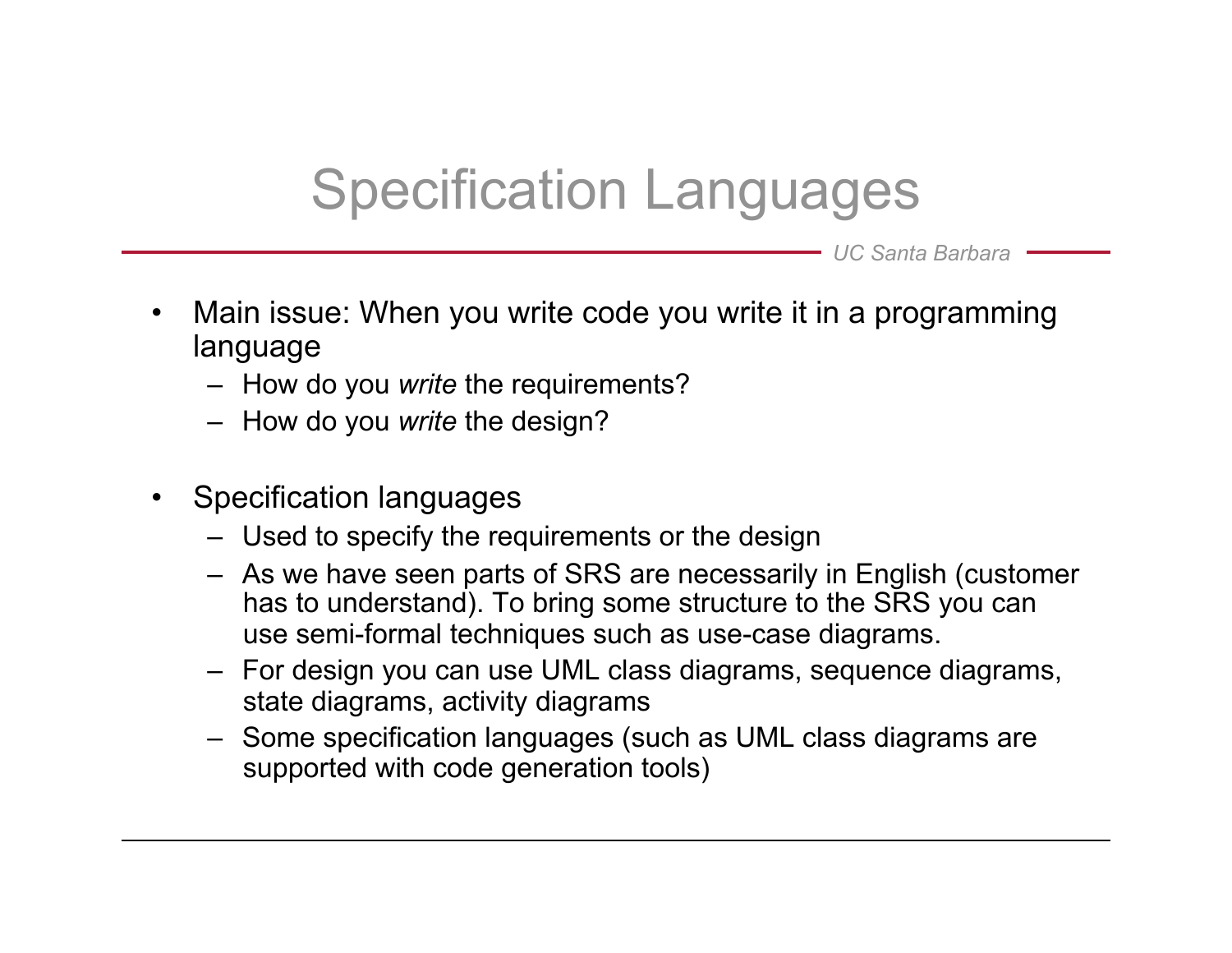# **Specification**

- Specifications can be
	- Informal
		- No formal syntax or semantics
			- for example in English
		- Informal specifications can be ambiguous and imprecise
	- Semiformal
		- Syntax is precise but does not have formal semantics
		- UML (Universal Modeling Language) class diagrams, sequence diagrams
	- Formal
		- Both syntax and semantics are formal
		- Z, Statecharts, SDL (Specification and Design Language), Message Sequence Charts (MSC), Petri nets, CSP, SCR, RSML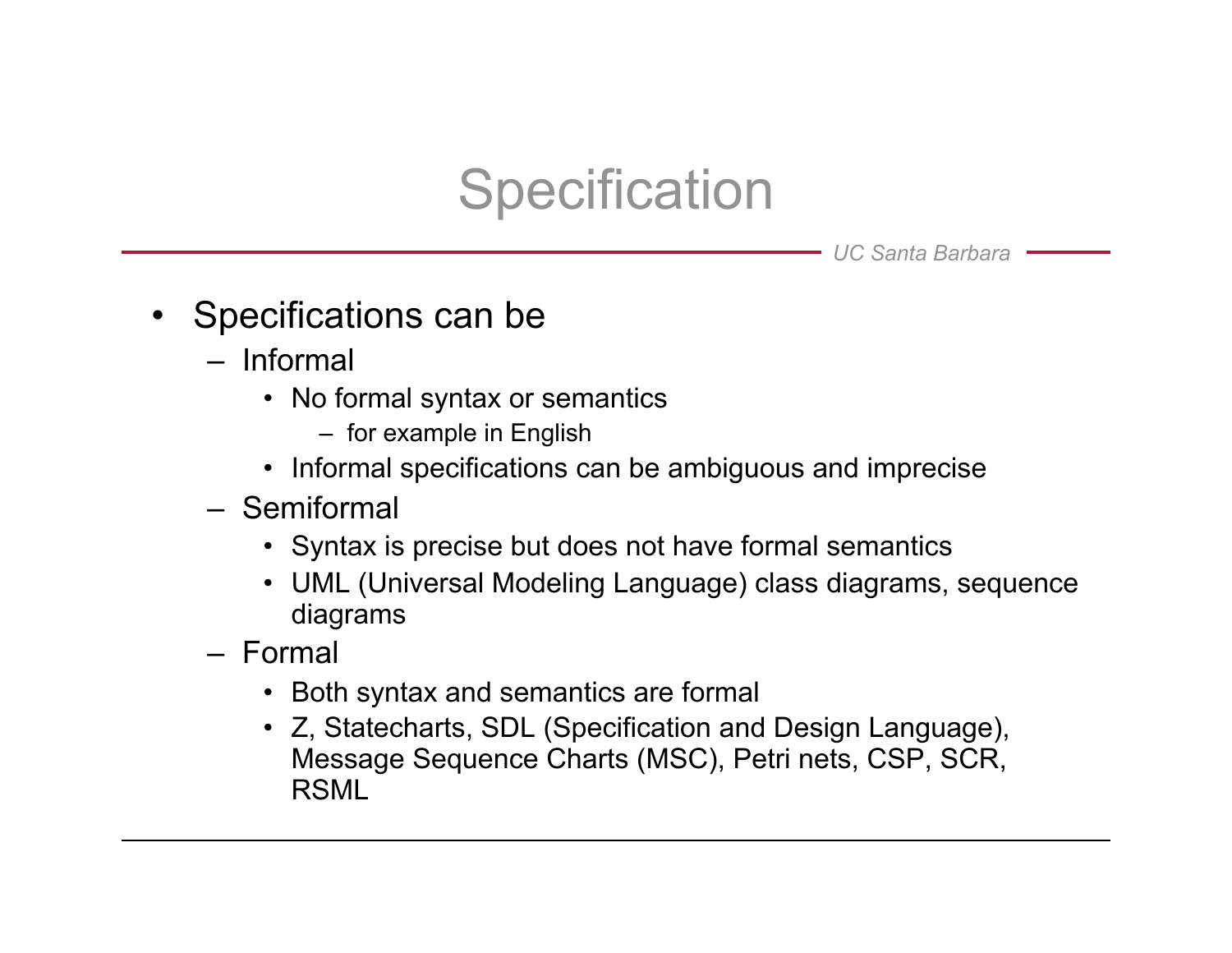# Ambiguities in Informal Specifications

- "The input can be typed or selected from the menu"
	- The input can be typed or selected from the menu or both
	- The input can be typed or selected from the menu but not both
- "The number of songs selected should be less than 10"
	- Is it strictly less than?
	- Or, is it less than or equal?
- "The user has to select the options A and B or C"
	- $-$  Is it "(A and B) or C"
	- $-$  Or, is it "A and (B or C)"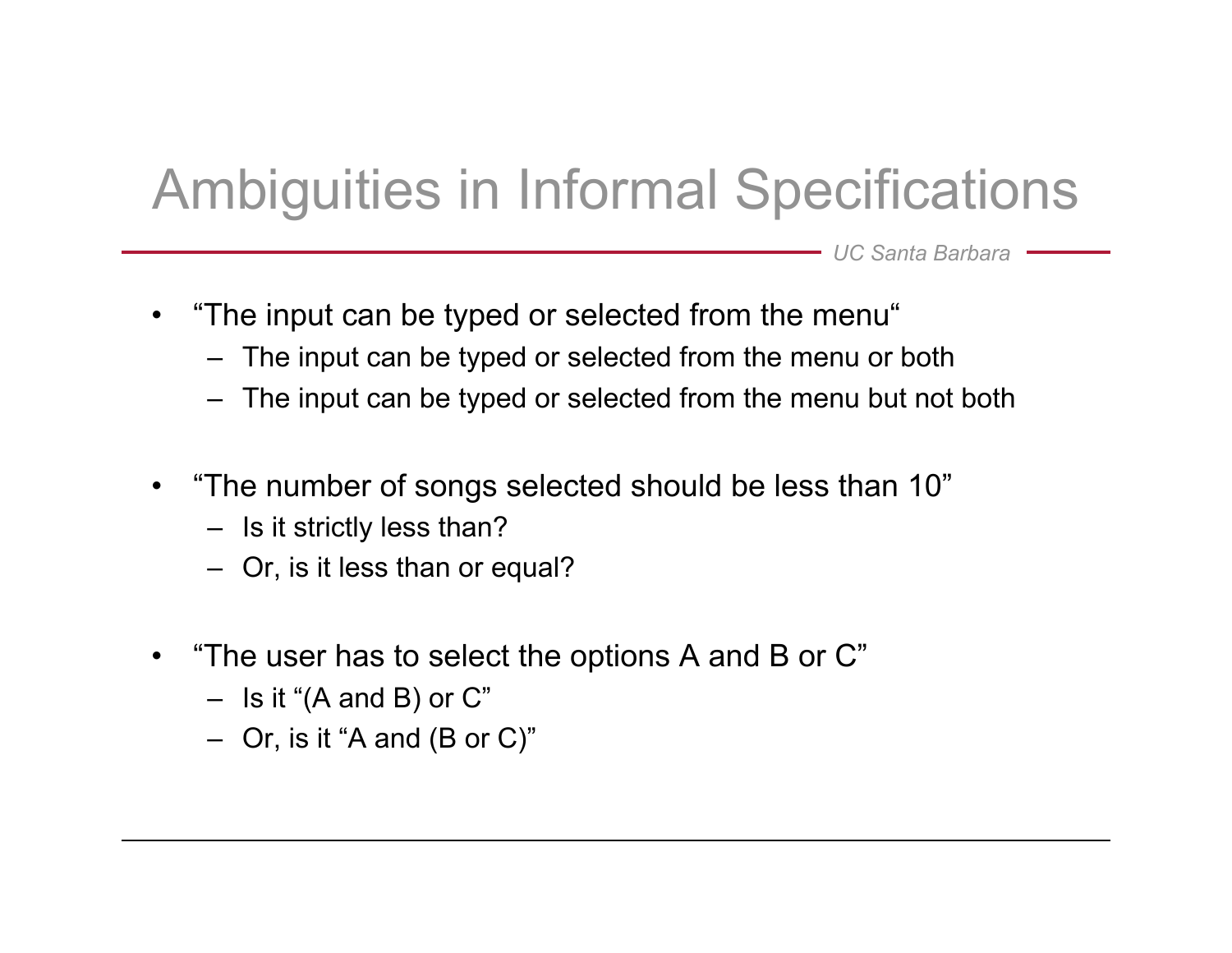### Use Cases

*UC Santa Barbara* 

- Use cases document the behavior of the system from the users' point of view.
	- By user we mean anything external to the system
- An **actor** is a role played by an outside entity that interacts directly with the system
	- An actor can be a human, or a machine or program
	- Actors are shown as stick figures in use case diagrams

Customer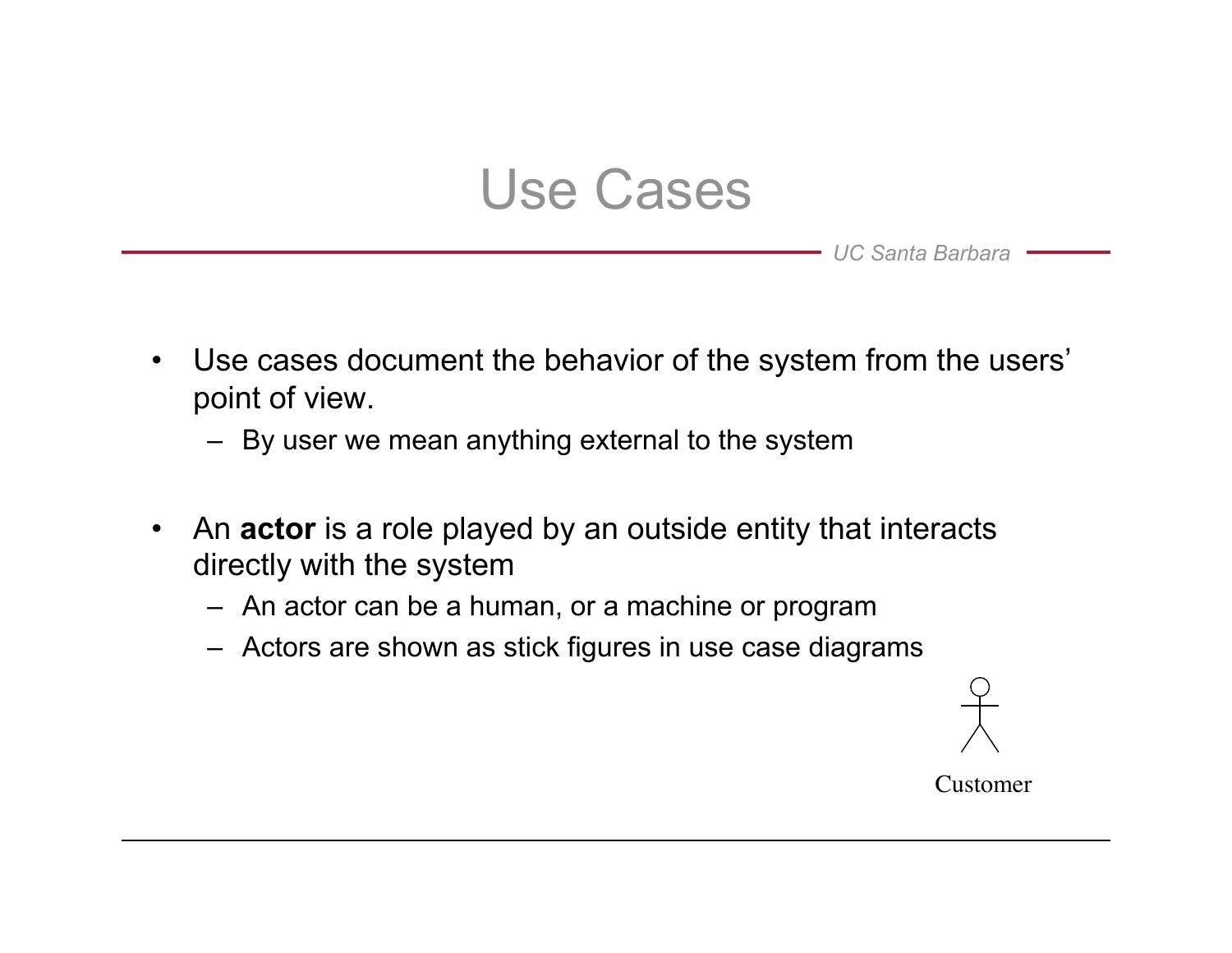### Use Cases

- A **use case** describes the possible sequences of interactions among the system and one or more actors in response to some initial stimulus by one of the actors
	- Each way of using the system is called a use case
	- A use case is not a single scenario but rather a description of *a set of scenarios*
	- For example: *Creating an account*
	- Individual use cases are shown as named ovals in use case diagrams



- A use case involves a sequence of interactions between the initiator and the system, possibly involving other actors.
- In a use case, the system is considered as a black-box. We are only interested in externally visible behavior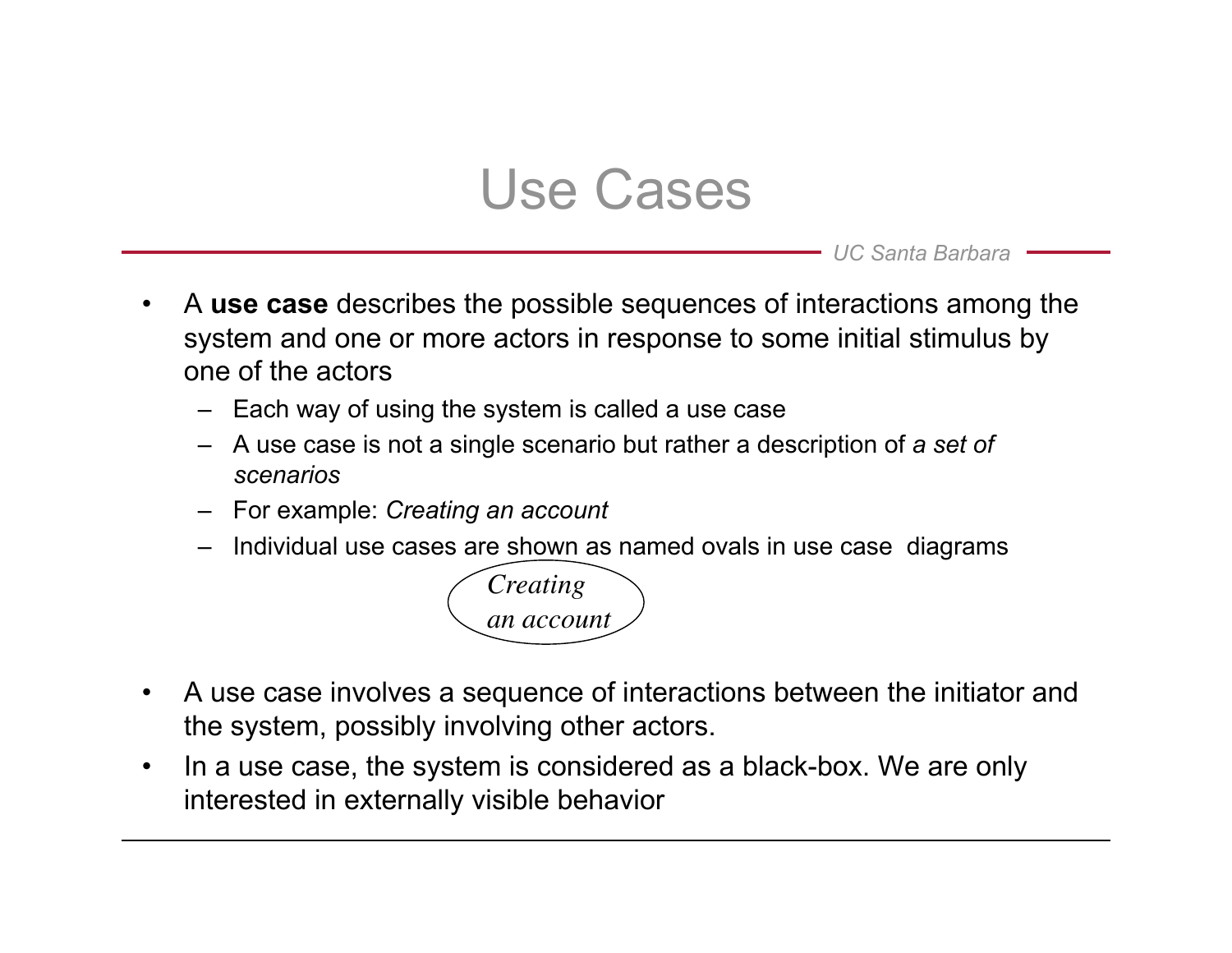### Use Cases

- To define a use case, group all transactions that are similar in nature
- A typical use case might include a main case, with alternatives taken in various combinations and including all possible exceptions that can arise in handling them
	- Use case for a bank: *Performing a Transaction at the Counter*
		- Subcases could include *Making Deposits*, *Making Withdrawals*, etc., together with exceptions such as *Overdrawn* or *Account Closed*
	- *Apply for a Loan* could be a separate use case since it is likely to involve very different interactions
- Description of a use case should include events exchanged between objects and the operations performed by the system that are visible to actors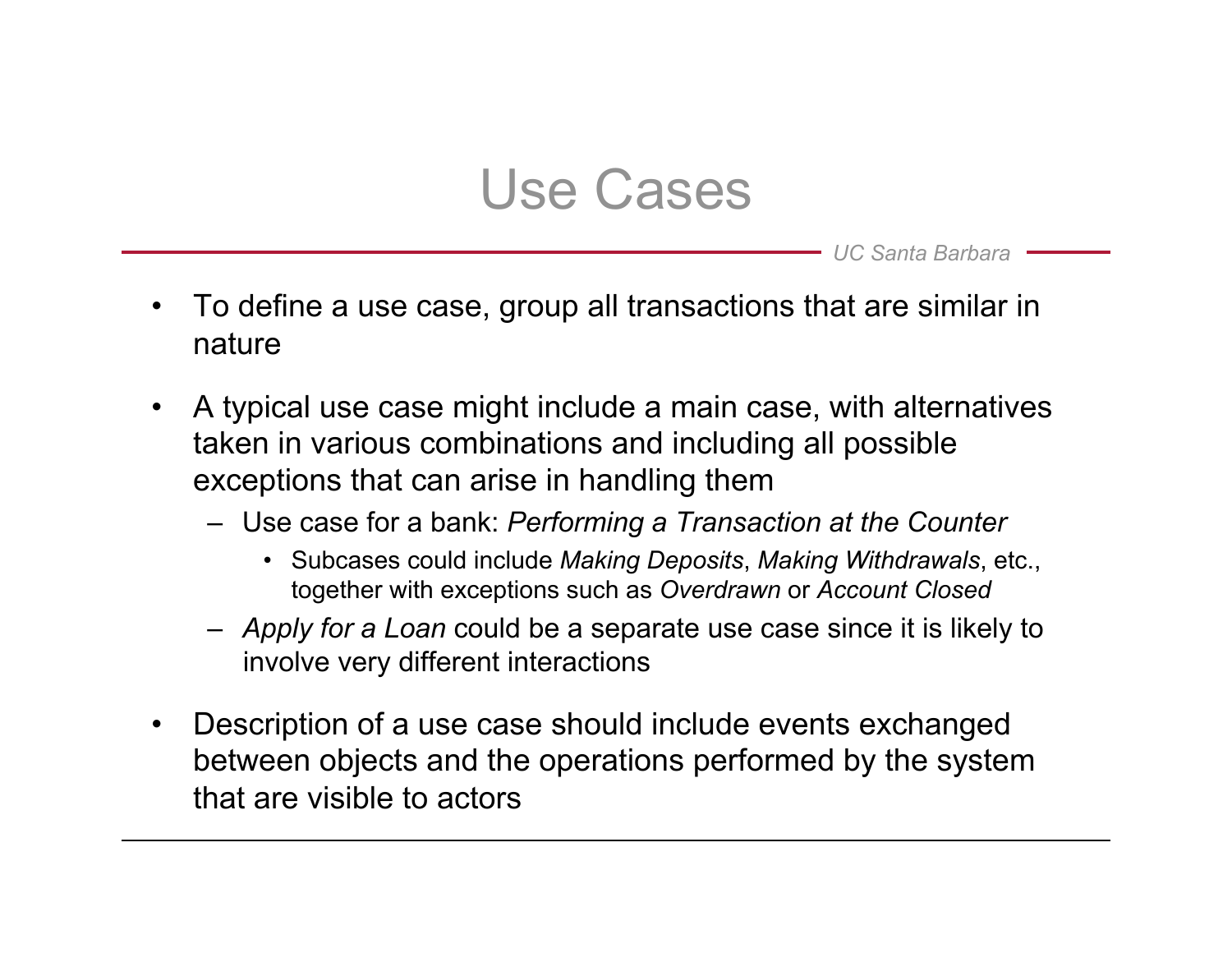# Defining Use Cases

- 1. Identify the boundary of the application, identify the objects outside the boundary that interact with the system
- 2. Classify the objects by the roles they play, each role defines an actor
- 3. Each fundamentally different way an actor uses the system is a use case
- 4. Make up some specific scenarios for each use case (plug in parameters if necessary)
- 5. Determine the interaction sequences: identify the event that initiates the use case, determine if there are preconditions that must be true before the use case can begin, determine the conclusion
- 6. Write a prose description of the use case
- 7. Consider all the exceptions that can occur and how they affect the use case
- 8. Look for common fragments among different use cases and factor them out into base cases and additions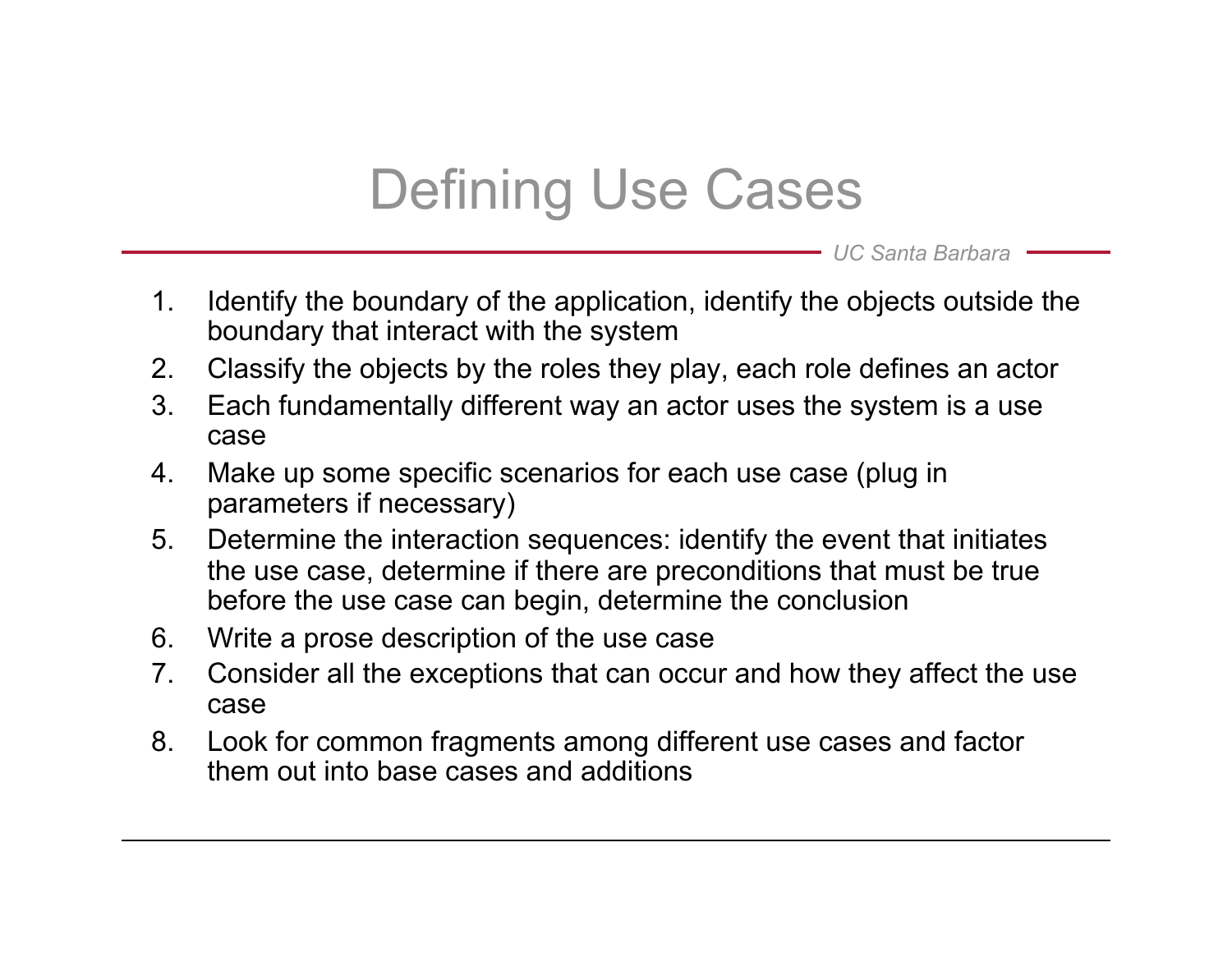# Online HR System

*UC Santa Barbara* 

**Use case:** Update Benefits

- **Actors:** Employee, Employee Account Database, Healthcare Plan System, Insurance Plan System
- **Precondition:** Employee has logged on to the system and selected "update" benefits" option

#### **Flow of Events:**

*Basic Path:* 

- 1. System retrieves employee account from Employee Account Database
- 2. System asks employee to select medical plan type; **uses** Update Medical Plan
- 3. System asks employee to select dental plan type; **uses** Update Dental Plan

...

*Alternative Paths:* 

If health plan is not available in the Employee's area the employee is informed and asked to select another plan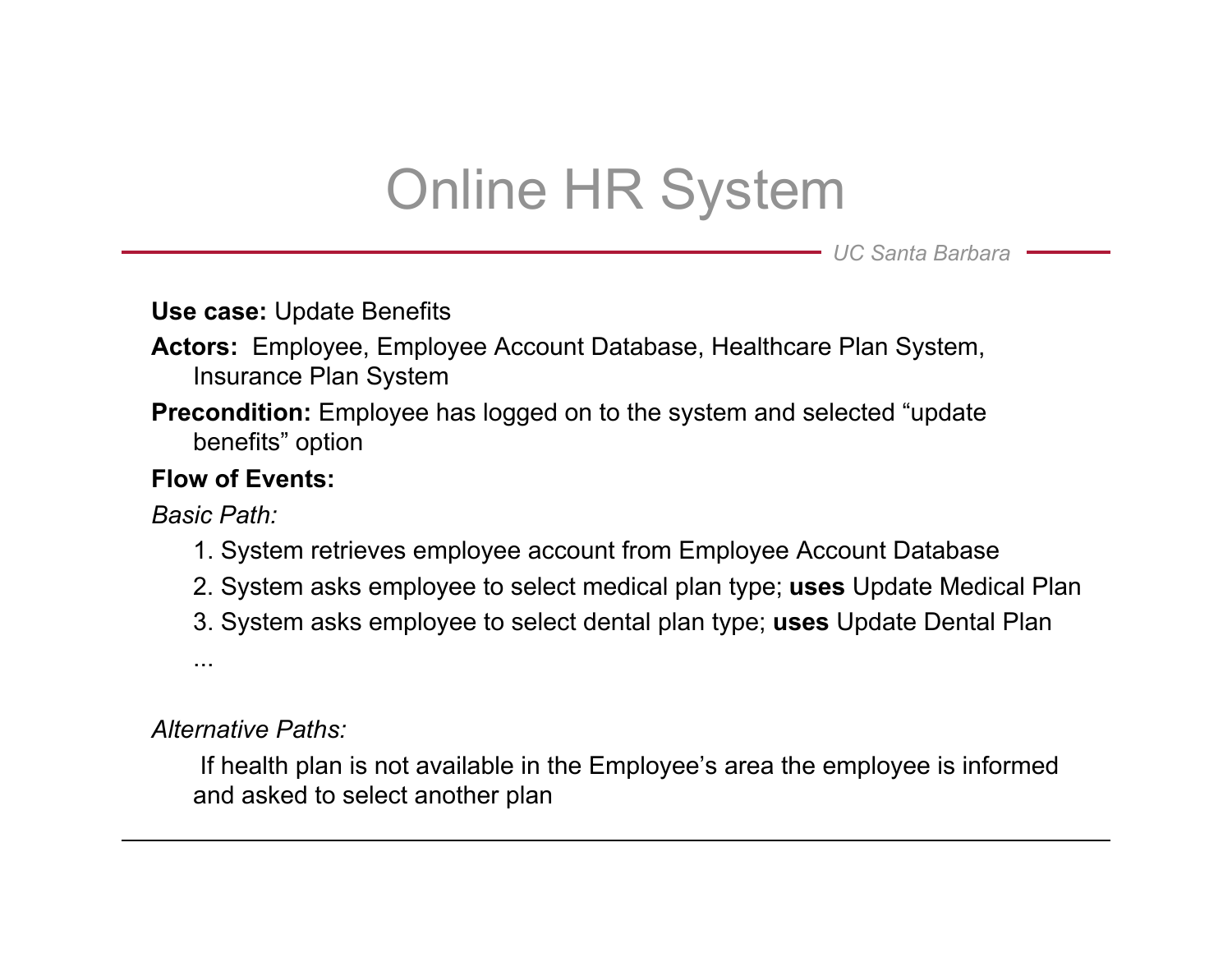#### *UC Santa Barbara*  Online HR System Update Medical Plan Update Dental Plan **Update Benefits** <<uses>> <<extends>>(Benefits Options) [employee requests stock purchase option] <<uses>> Employee Update Insurance Plan Select Stock Purchase Select Reimbursement for Healthcare <<uses>> <<extends>> (Benefits Options) [employee requests reimbursement option] **Extension Points** Benefits Options: after required enrollments extension point name extension location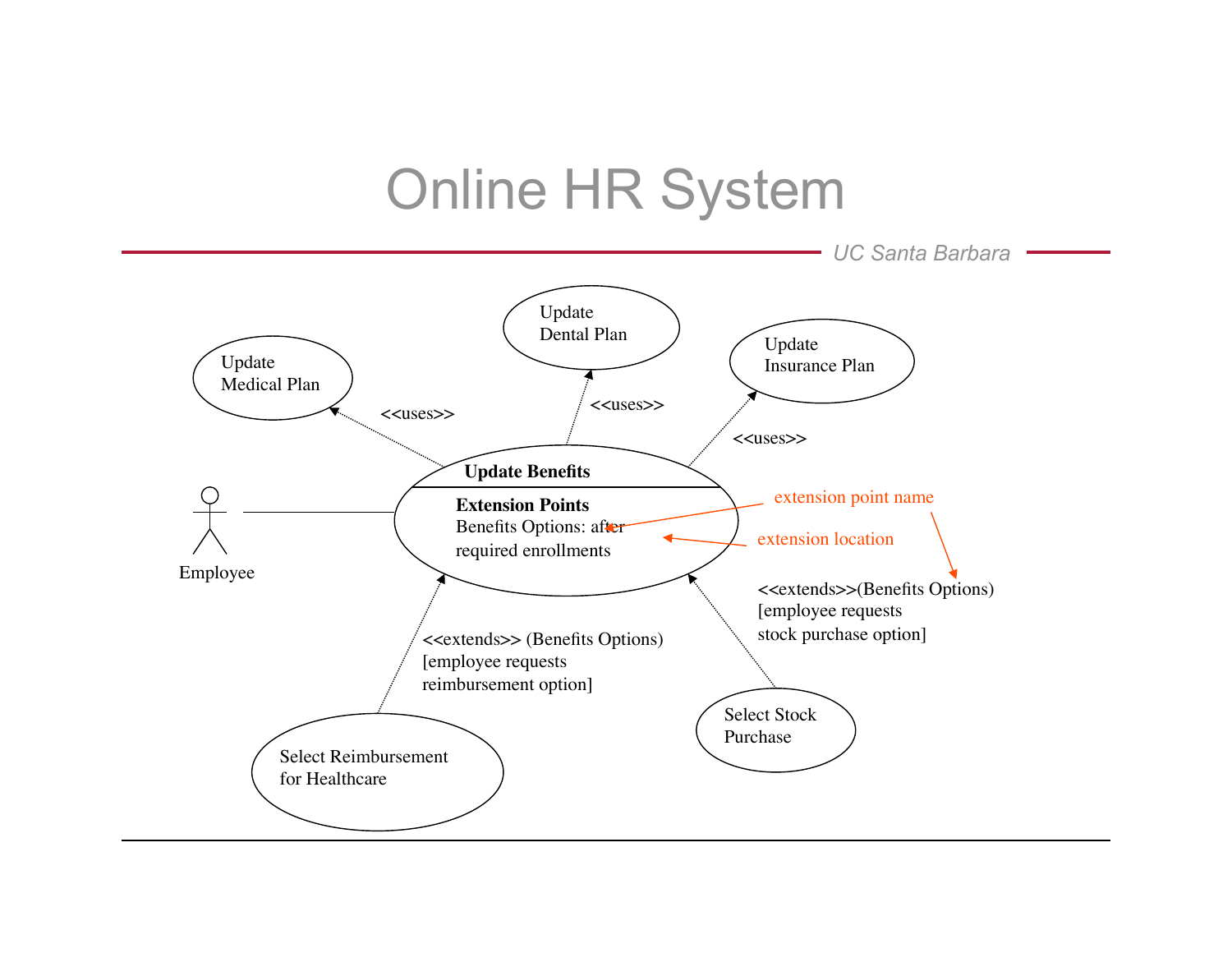## Combining Use Cases